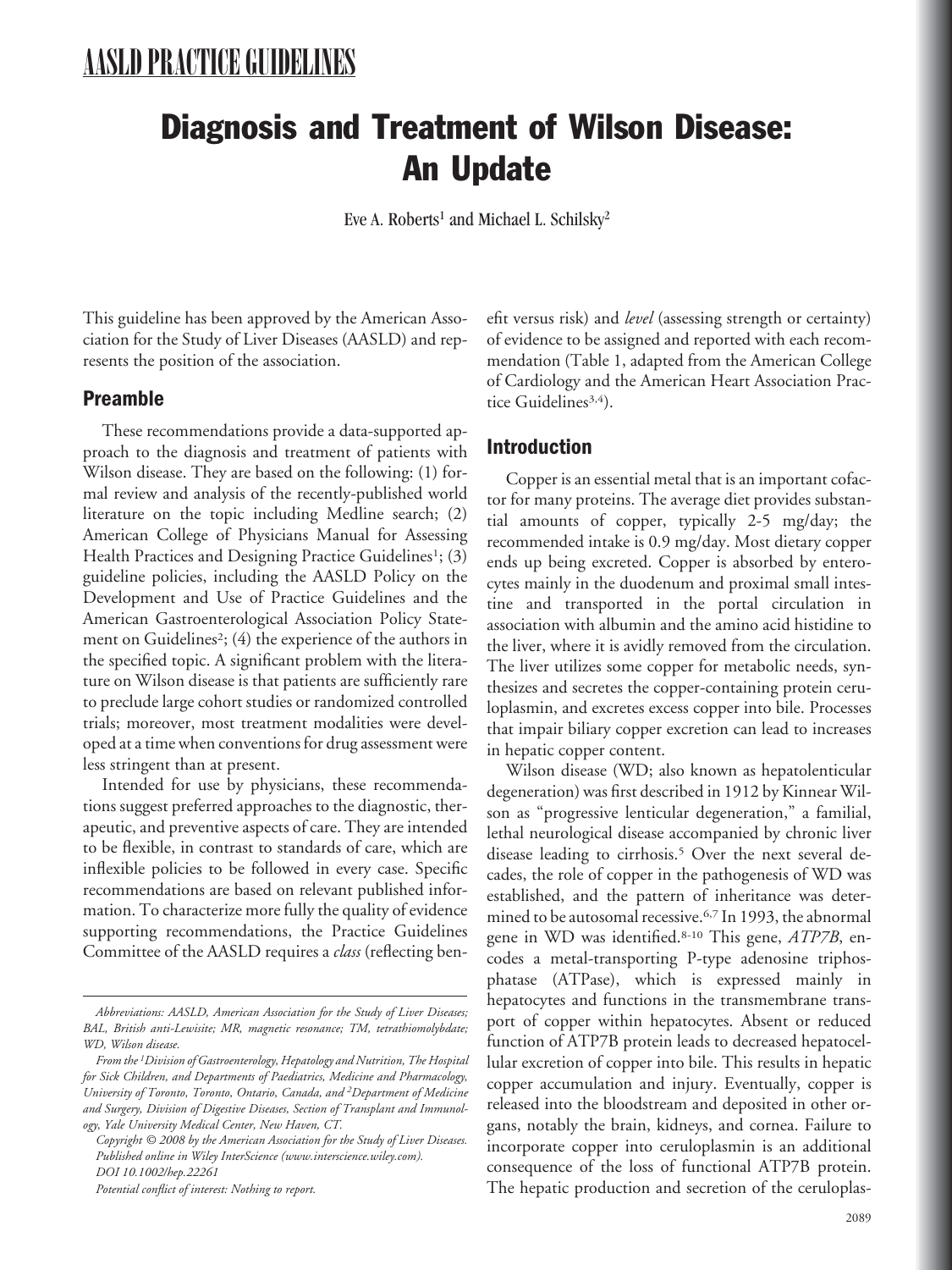| <b>Classification</b>    | <b>Description</b>                                                                                                                                          |  |  |  |
|--------------------------|-------------------------------------------------------------------------------------------------------------------------------------------------------------|--|--|--|
| Class I                  | Conditions for which there is evidence and/or general<br>agreement that a given procedure or treatment is<br>beneficial, useful, and effective.             |  |  |  |
| Class II                 | Conditions for which there is conflicting evidence and/or<br>a divergence of opinion about the usefulness/efficacy<br>of a procedure or treatment.          |  |  |  |
| Class IIa                | Weight of evidence/opinion is in favor of usefulness/<br>efficacy.                                                                                          |  |  |  |
| Class IIb                | Usefulness/efficacy is less well established by<br>evidence/opinion.                                                                                        |  |  |  |
| Class III                | Conditions for which there is evidence and/or general<br>agreement that a procedure/treatment is not useful/<br>effective and in some cases may be harmful. |  |  |  |
| <b>Level of Evidence</b> | <b>Description</b>                                                                                                                                          |  |  |  |
| Level A                  | Data derived from multiple randomized clinical trials or<br>meta-analyses.                                                                                  |  |  |  |
| $I$ and $D$              | Data derived from a cingle randomized trial or                                                                                                              |  |  |  |

| <b>Data donvou nom maigpio randomizou omnoar grap o</b>                  |  |
|--------------------------------------------------------------------------|--|
| meta-analyses.                                                           |  |
| Data derived from a single randomized trial, or                          |  |
| nonrandomized studies.                                                   |  |
| Only consensus opinion of experts, case studies, or<br>standard-of-care. |  |
|                                                                          |  |

min protein without copper, apoceruloplasmin, result in the decreased blood level of ceruloplasmin found in most patients with WD due to the reduced half-life of apoceruloplasmin.<sup>11</sup>

WD occurs worldwide with an average prevalence of  $\sim$ 30 affected individuals per million population.<sup>12</sup> It can present clinically as liver disease, as a progressive neurological disorder (hepatic dysfunction being less apparent or occasionally absent), or as psychiatric illness. WD presents with liver disease more often in children and younger adult patients than in older adults. Symptoms at any age are frequently nonspecific.

WD was uniformly fatal until treatments were developed a half-century ago. WD was one of the first liver diseases for which effective pharmacologic treatment was identified. The first chelating agent introduced in 1951 for the treatment of WD was British anti-Lewisite (BAL or dimercaptopropanol).13,14 The identification and testing of an orally administered chelator, D-penicillamine, by John Walsh in 1956 revolutionized treatment of this disorder.15 Other treatment modalities have since been introduced, including zinc salts to block enteral copper absorption, tetrathiomolybdate (TM) to chelate copper and block enteral absorption, and orthotopic liver transplantation, which may be lifesaving and curative for this disorder.

## **Clinical Features**

Over the years, diagnostic advances have enabled more systematic evaluation of individuals suspected to have WD prior to their development of neurologic symptoms.

These include recognition of corneal Kayser-Fleischer rings,16 identification of reduced concentrations of ceruloplasmin in the circulation of most patients, $17$  and the ability to measure copper concentration in percutaneous liver biopsy specimens. More recently, molecular diagnostic studies have made it feasible either to define patterns of haplotypes or polymorphisms of DNA surrounding *ATP7B* which are useful for identification of first-degree relatives of newly diagnosed patients or to examine directly for disease-specific *ATP7B* mutations on both alleles of chromosome 13.

Patients with cirrhosis, neurological manifestations, and Kayser-Fleischer rings are easily diagnosed as having WD because they resemble the original clinical description. The patient presenting with liver disease, who is at least 5 years old but under 40 years old, with a decreased serum ceruloplasmin and detectable Kayser-Fleischer rings, has been generally regarded as having classic WD.18 However, about half of the patients presenting with liver disease do not possess two of these three criteria and pose a challenge in trying to establish the diagnosis.19 Moreover, as with other liver diseases, patients may come to medical attention when their clinical disease is comparatively mild.

Because at present, *de novo* genetic diagnosis is expensive and not universally available (and sometimes inconclusive), a combination of clinical findings and biochemical testing is usually necessary to establish the diagnosis of WD (Fig. 1). A scoring system has been devised to aid diagnosis, based on a composite of key parameters<sup>20</sup>; it has been subjected to preliminary validation in children.21 A molecular genetic strategy using haplotype analysis or direct mutation analysis may be effective in identifying affected siblings of probands.

*Spectrum of Disease.* The spectrum of liver disease encountered in patients with WD is summarized in Table 2. The type of the liver disease can be highly variable, ranging from asymptomatic with only biochemical abnormalities to acute liver failure. Children may be entirely asymptomatic, with hepatic enlargement or abnormal serum aminotransferases found only incidentally. Some patients have a brief clinical illness resembling an acute viral hepatitis, and others may present with features indistinguishable from autoimmune hepatitis. Some present with only biochemical abnormalities or histologic findings of steatosis on liver biopsy. Many patients present with signs of chronic liver disease and evidence of cirrhosis, either compensated or decompensated. Patients may present with isolated splenomegaly due to clinically inapparent cirrhosis with portal hypertension. WD may also present as acute liver failure with an associated Coombs-negative hemolytic anemia and acute renal failure. Some patients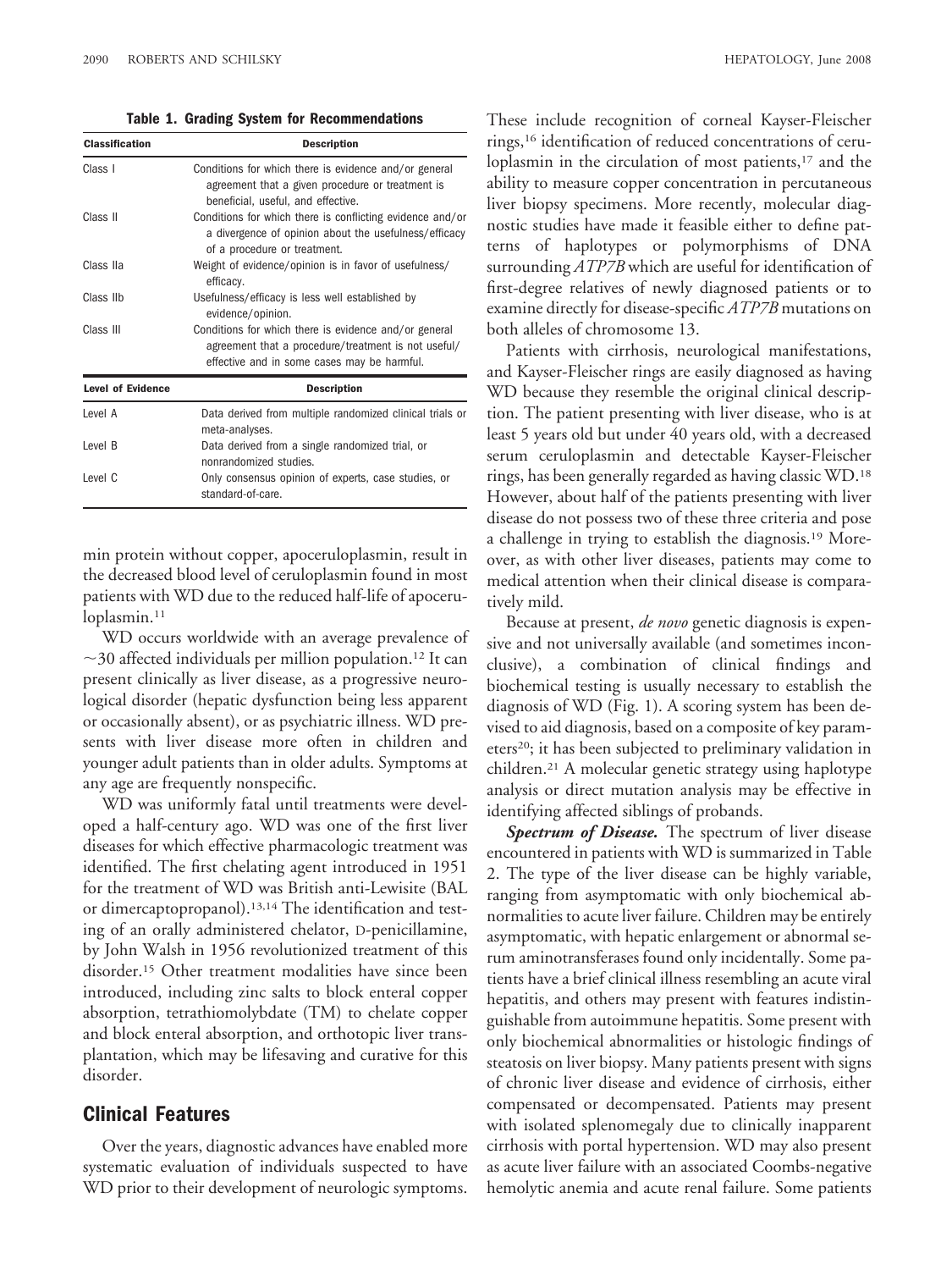#### Unexplained liver disease

Serum ceruloplasmin (CPN); 24-h urinary Cu; slit lamp examination



Fig. 1. Approach to diagnosis of Wilson disease (WD) in a patient with unexplained liver disease. Molecular testing means confirming homozygosity for one mutation or defining two mutations constituting compound heterozygosity. \*Assure adequacy of urine collection. Conversion to SI units: CPN  $<$  20 mg/dL or 0.2 g/L; 24-hour urinary Cu >40 µg/day or 0.6 µmol/day. Note that normal ranges for CPN may vary slightly between laboratories. Abbreviations: CPN, ceruloplasmin; KF, Kayser-Fleischer.

have transient episodes of jaundice due to hemolysis. Low-grade hemolysis may be associated with WD when liver disease is not clinically evident. In one series, hemolysis was a presenting feature in 25 of 220 cases (11%); in these patients, hemolysis occurred as a single acute episode, recurrently, or was low-grade and chronic.<sup>22</sup> In a series of 283 Japanese cases of WD, only three presented with acute hemolysis alone,<sup>23</sup> but one-quarter of the patients who presented with jaundice also had hemolysis. Patients diagnosed with WD who have a history of jaundice may have previously experienced an episode of hemolysis.

Patients with apparent autoimmune hepatitis presenting in childhood, or in adults with a suspicion of autoimmune hepatitis that does not readily respond to therapy, should be assessed carefully for WD because elevated serum immunoglobulins and detectable nonspecific autoantibodies may be found in both conditions.24-26

Neurologic manifestations of WD typically present later than the liver disease, most often in the third decade of life, but they can present in childhood (Fig. 2). Earlier subtle

findings may appear in pediatric patients, including changes in behavior, deterioration in schoolwork, or inability to perform activities requiring good hand-eye coordination. Handwriting may deteriorate, and cramped small handwriting as in Parkinson disease (micrographia) may develop. Other common findings in those presenting with neurologic disease include tremor, lack of motor coordination, drooling, dysarthria, dystonia, and spasticity. Because of pseudobulbar palsy, transfer dysphagia may also occur, with a risk of aspiration if severe. Dysautonomia may be present. Migraine headaches and insomnia may be reported; however, seizures are infrequent. Along with behavioral changes, other psychiatric manifestations include depression, anxiety, and even frank psychosis. Many of the individuals with neurologic or psychiatric manifestations may have cirrhosis, but frequently they are not symptomatic from their liver disease.

Patients with WD may present with important extrahepatic manifestations apart from neurologic or psychiatric disease: renal abnormalities including aminoaciduria and nephrolithiasis,27-29 skeletal abnormalities such as premature osteoporosis and arthritis,<sup>30</sup> cardiomyopa-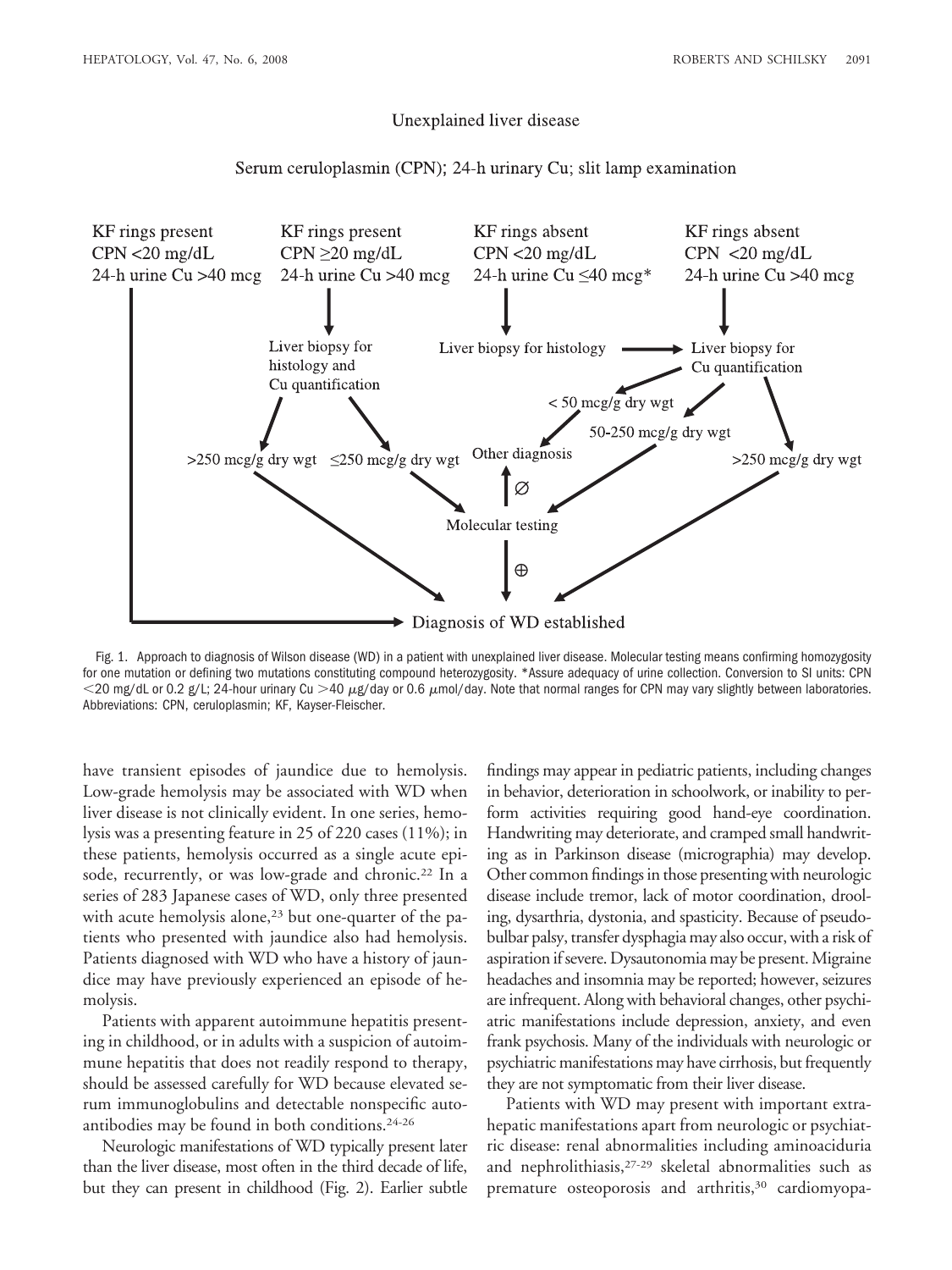**Table 2. Clinical Features in Patients with Wilson Disease**

| <b>Hepatic</b>     | • Asymptomatic hepatomegaly                                                                                                                   |  |  |  |                                           |  |  |  |
|--------------------|-----------------------------------------------------------------------------------------------------------------------------------------------|--|--|--|-------------------------------------------|--|--|--|
|                    | • Isolated splenomegaly                                                                                                                       |  |  |  |                                           |  |  |  |
|                    | • Persistently elevated serum aminotransferase activity                                                                                       |  |  |  |                                           |  |  |  |
|                    | (AST, ALT)                                                                                                                                    |  |  |  |                                           |  |  |  |
|                    | • Fatty liver<br>• Acute hepatitis<br>• Resembling autoimmune hepatitis<br>• Cirrhosis: compensated or decompensated<br>• Acute liver failure |  |  |  |                                           |  |  |  |
|                    |                                                                                                                                               |  |  |  |                                           |  |  |  |
|                    |                                                                                                                                               |  |  |  |                                           |  |  |  |
|                    |                                                                                                                                               |  |  |  | • Movement disorders (tremor, involuntary |  |  |  |
| Neurological       |                                                                                                                                               |  |  |  | movements)                                |  |  |  |
|                    | • Drooling, dysarthria                                                                                                                        |  |  |  |                                           |  |  |  |
|                    | • Rigid dystonia                                                                                                                              |  |  |  |                                           |  |  |  |
|                    | • Pseudobulbar palsy                                                                                                                          |  |  |  |                                           |  |  |  |
|                    | · Dysautonomia                                                                                                                                |  |  |  |                                           |  |  |  |
|                    | • Migraine headaches                                                                                                                          |  |  |  |                                           |  |  |  |
|                    | $\bullet$ Insomnia                                                                                                                            |  |  |  |                                           |  |  |  |
|                    | • Seizures                                                                                                                                    |  |  |  |                                           |  |  |  |
| <b>Psychiatric</b> | • Depression                                                                                                                                  |  |  |  |                                           |  |  |  |
|                    | • Neurotic behaviours                                                                                                                         |  |  |  |                                           |  |  |  |
|                    | • Personality changes                                                                                                                         |  |  |  |                                           |  |  |  |
|                    | • Psychosis                                                                                                                                   |  |  |  |                                           |  |  |  |
| Other systems      | • Ocular: Kayser-Fleischer rings, sunflower cataracts                                                                                         |  |  |  |                                           |  |  |  |
|                    | • Cutaneous: lunulae ceruleae                                                                                                                 |  |  |  |                                           |  |  |  |
|                    | • Renal abnormalities: aminoaciduria and                                                                                                      |  |  |  |                                           |  |  |  |
|                    | nephrolithiasis                                                                                                                               |  |  |  |                                           |  |  |  |
|                    | • Skeletal abnormalities: premature osteoporosis and                                                                                          |  |  |  |                                           |  |  |  |
|                    | arthritis                                                                                                                                     |  |  |  |                                           |  |  |  |
|                    | • Cardiomyopathy, dysrhythmias                                                                                                                |  |  |  |                                           |  |  |  |
|                    | • Pancreatitis                                                                                                                                |  |  |  |                                           |  |  |  |
|                    | • Hypoparathyroidism                                                                                                                          |  |  |  |                                           |  |  |  |
|                    | • Menstrual irregularities; infertility, repeated                                                                                             |  |  |  |                                           |  |  |  |
|                    | miscarriages                                                                                                                                  |  |  |  |                                           |  |  |  |

thy,  $31-33$  pancreatitis,  $34$  hypoparathyroidism,  $35$  and infertility or repeated miscarriages.36-39

*Age.* Even when presymptomatic siblings are excluded, the age at which WD may present or be diagnosed is both younger and older than generally appreciated, though the majority present between ages 5 and 35. WD is increasingly diagnosed in children younger than 5 years old, with atypical findings in children under 2 years old, $40-44$  cirrhosis in a 3-year-old, $45$  and acute liver failure in a 5-year-old.46 The oldest patients with WD, confirmed by molecular studies demonstrating *ATP7B* mutations, were in their early 70s.<sup>47,48</sup> Although the upper age limit for consideration of WD is generally stated as -40 years, when other concurrent neurologic or psychiatric symptoms and histologic or biochemical findings suggest this disorder, further evaluation should be carried out in older individuals.

*Kayser-Fleischer Ring.* Kayser-Fleischer rings represent deposition of copper in Decemet's membrane of the cornea. When they are visible by direct inspection, they appear as a band of golden-brownish pigment near the limbus. A slit-lamp examination by an experienced observer is required to identify Kayser-Fleischer rings in

most patients. They are not entirely specific for WD, because they may be found in patients with chronic cholestatic diseases<sup>49-51</sup> and in children with neonatal cholestasis52; however, these disorders can usually be distinguished from WD on clinical grounds. Large series of patients with WD show that Kayser-Fleischer rings are present in only 44%-62% of patients with mainly hepatic disease at the time of diagnosis.19,53-56 In children presenting with liver disease, Kayser-Fleischer rings are usually absent.57-59 Kayser-Fleischer rings are almost invariably present in patients with a neurological presentation, but even in these patients they may be absent in 5% of cases.19,60 Kayser-Fleischer rings are rarely reported with chronic cholestatic liver disease.

Other ophthalmological changes may be found. Sunflower cataracts, also found by slit-lamp examination, represent deposits of copper in the lens.<sup>61</sup> These typically do not obstruct vision. Both Kayser-Fleischer rings and sunflower cataracts will gradually disappear with effective medical treatment or following liver transplant, though the rate of disappearance does not correlate with resolution of clinical symptoms.62,63 The reappearance of either of these ophthalmologic findings in a medically treated patient in whom these had previously disappeared suggests noncompliance with therapy.

#### *Recommendations:*

*1. WD should be considered in any individual between the ages of 3 and 55 years with liver abnormalities of uncertain cause. Age alone should not be the basis for eliminating a diagnosis of WD (Class I, Level B).*

*2. WD must be excluded in any patient with unexplained liver disease along with neurological or neuropsychiatric disorder (Class I, Level B).*

*3. In a patient in whom WD is suspected, Kayser-Fleischer rings should be sought by slit-lamp examination by a skilled examiner. The absence of Kayser-Fleischer rings does not exclude the diagnosis of WD, even in patients with predominantly neurological disease (Class I, Level B).*

#### *Diagnostic Testing:*

*Biochemical Liver Tests.* Serum aminotransferase activities are generally abnormal in WD except at a very early age. In many individuals, the degree of elevation of aminotransferase activity may be mild and does not reflect the severity of the liver disease.

*Ceruloplasmin.* This 132-kDa protein is synthesized mainly in the liver and is an acute phase reactant. The vast majority of the protein is secreted into the circulation from hepatocytes as a copper-carrying protein containing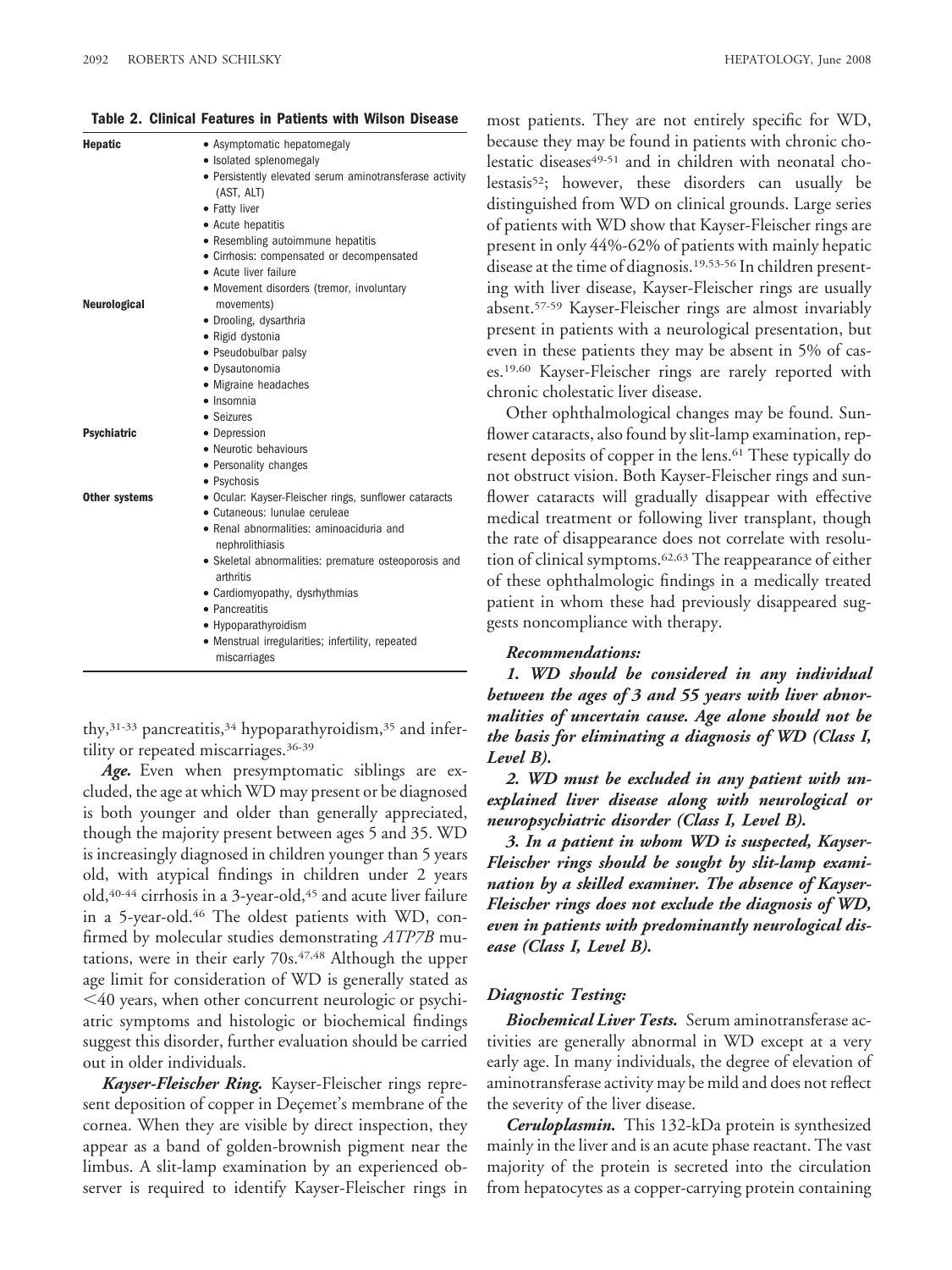#### Neuropsychiatric disorder  $\pm$  liver disease

Serum ceruloplasmin (CPN); 24-h urinary Cu; slit lamp examination



Fig. 2. Approach to diagnosis of Wilson disease (WD) in a patient with a neurological disorder or psychiatric disease with or without liver disease. Molecular testing means confirming homozygosity for one mutation or defining two mutations constituting compound heterozygosity. Conversion to SI units: CPN <20 mg/dL or 0.2 g/L; 24-hour urinary Cu >40  $\mu$ g/day or 0.6  $\mu$ mol/day. Abbreviations: CPN, ceruloplasmin; KF, Kayser-Fleischer.

six copper atoms per molecule of ceruloplasmin (holoceruloplasmin), and the remainder as the protein lacking copper (apoceruloplasmin). Ceruloplasmin is the major carrier for copper in the blood, accounting for 90% of the circulating copper in normal individuals. Ceruloplasmin is a ferroxidase. It is a nitric oxide oxidase thus influencing nitric oxide homeostasis,64 and it acts as an oxidase for substrates such as *p*-phenylamine diamine<sup>65</sup> and *o*-dianisidine,<sup>66</sup> which forms the basis for enzymatic assays for the protein. Levels of serum ceruloplasmin may be measured enzymatically by their copper-dependent oxidase activity toward these substrates, or by antibody-dependent assays such as radioimmunoassay, radial immunodiffusion, or nephelometry. Results generally are regarded as equivalent,67 but immunologic assays routinely in clinical use may overestimate ceruloplasmin concentrations because they do not discriminate between apoceruloplasmin and holoceruloplasmin. This makes serum ceruloplasmin as a diagnostic criterion difficult to interpret. Serum ceruloplasmin concentrations are elevated by acute inflammation and in states associated with hyperestrogenemia such as pregnancy, estrogen supplementation, and use of some oral contraceptive pills.

Levels of serum ceruloplasmin are physiologically very low in early infancy to the age of 6 months, peak at higher than adult levels in early childhood (at approximately 300-500 mg/L), and then settle to the adult range. Serum ceruloplasmin is typically decreased in patients with WD, but serum ceruloplasmin may be low in certain other conditions with marked renal or enteric protein loss or with severe end-stage liver disease of any etiology or with various rare neurologic diseases.68 Low levels of ceruloplasmin and/or appearance of pancytopenia have been recognized in patients with copper deficiency when trace elements were not added to parenteral alimentation<sup>69</sup> and in patients with Menkes disease, an X-linked disorder of copper transport due to mutations in *ATP7A*.70 Patients with the rare disorder aceruloplasminemia lack the protein entirely due to mutations in the ceruloplasmin gene on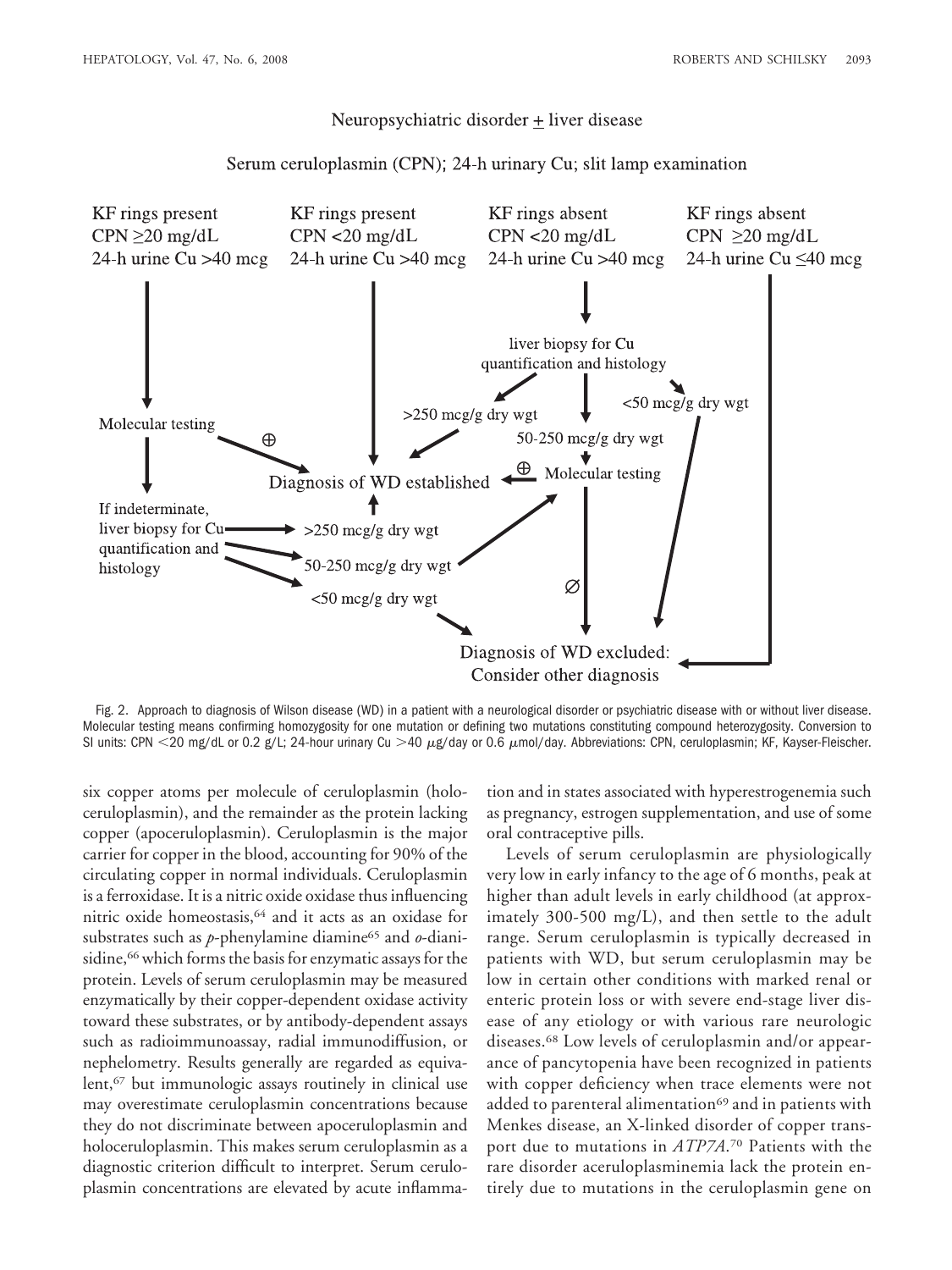chromosome 3, but these patients may exhibit hemosiderosis, not copper accumulation.<sup>71,72</sup>

A serum ceruloplasmin level <200 mg/L (<20 mg/ dL, though there are different normal ranges depending on the laboratory) has been considered consistent with WD, and diagnostic if associated with Kayser-Fleischer rings. A prospective study of using serum ceruloplasmin alone as a screening test for WD in patients referred with liver disease showed that subnormal ceruloplasmin had a very low positive predictive value: of 2867 patients tested, only 17 had subnormal ceruloplasmin and only one of these was found to have WD.73 Other recent reports indicate the limitations of ceruloplasmin measurements for diagnosis. In one series, 12 of 55 patients with WD had normal ceruloplasmin and no Kayser-Fleischer rings.19 In another study, six of 22 patients with WD had serum ceruloplasmin  $> 170$  mg/L ( $> 17$  mg/dL), and of these, four had no Kayser-Fleischer rings.<sup>53</sup> In children, three of 26 patients had ceruloplasmin  $>$ 150 mg/L ( $>$ 15 mg/ dL)59 and in an early study, 10 of 28 children with WD had serum ceruloplasmin  $\geq$ 200 mg/L ( $\geq$ 20 mg/dL).<sup>74</sup> However, most reports based on several decades of experience from the mid-1950s onward indicate that 90%- 100% of patients had serum ceruloplasmin in the subnormal range.75-77 Using serum ceruloplasmin to identify patients with WD is further complicated by overlap with some heterozygotes.<sup>75</sup> Approximately 20% of heterozygotes have decreased levels of serum ceruloplasmin.

*Uric Acid.* Serum uric acid may be decreased at presentation with symptomatic hepatic or neurological disease because of associated renal tubular dysfunction (Fanconi syndrome). Insufficient evidence is available to determine the predictive value of this finding.

#### *Recommendation:*

*4. An extremely low serum ceruloplasmin level (***<***50 mg/L or* **<***5 mg/dL) should be taken as strong evidence for the diagnosis of WD. Modestly subnormal levels suggest further evaluation is necessary. Serum ceruloplasmin within the normal range does not exclude the diagnosis (Class I, Level B).*

*Serum Copper.* Although a disease of copper overload, the total serum copper (which includes copper incorporated in ceruloplasmin) in WD is usually decreased in proportion to the decreased ceruloplasmin in the circulation. In patients with severe liver injury, serum copper may be within the normal range despite a decreased serum ceruloplasmin level. In the setting of acute liver failure due to WD, levels of serum copper may be markedly elevated due to the sudden release of the metal from tissue stores. Normal or elevated serum copper levels in the face of decreased levels of ceruloplasmin indicate an increase in the concentration of copper not bound to ceruloplasmin in the blood (non– ceruloplasmin bound copper).

The serum non– ceruloplasmin bound copper concentration has been proposed as a diagnostic test for WD. It is elevated above 25  $\mu$ g/dL (250  $\mu$ g/L) in most untreated patients (normal  $\leq$ 15 µg/dL or  $\leq$ 150 µg/L). Non–ceruloplasmin bound copper is usually estimated from the serum copper and ceruloplasmin. The amount of copper associated with ceruloplasmin is approximately  $3.15 \mu$ g of copper per milligram of ceruloplasmin. Thus, the non– ceruloplasmin bound copper is the difference between the serum copper concentration in micrograms per deciliter and three times the serum ceruloplasmin concentration in milligrams per deciliter.<sup>78,79</sup> (For Système International (SI) units, both serum copper and ceruloplasmin should be expressed as "per liter"; the conversion factor is unchanged, but the normal reference value is  $\lt 150 \ \mu g/L$ .) The serum non– ceruloplasmin bound copper concentration may be elevated in acute liver failure of any etiology, not only in WD,57,80 and it may be elevated in chronic cholestasis81 and in cases of copper intoxication from ingestion or poisoning.

The major problem with non– ceruloplasmin bound copper as a diagnostic test for WD is that it is dependent on the adequacy of the methods for measuring both serum copper and ceruloplasmin. If the serum copper measurement is inaccurate or, more commonly, if the serum ceruloplasmin measurement overestimates holoceruloplasmin, then the estimated non– ceruloplasmin bound copper concentration cannot be interpreted because it may be a negative number. This determination may be of more value in patient monitoring of pharmacotherapy than in the diagnosis of WD. Non– ceruloplasmin bound copper concentration  $\leq$  5  $\mu$ g/dL ( $\leq$  50  $\mu$ g/L) may signal systemic copper depletion that can occur in some patients with prolonged treatment.

*Urinary Copper Excretion.* The amount of copper excreted in the urine in a 24-hour period may be useful for diagnosing WD and for monitoring of treatment. The 24-hour urinary excretion of copper reflects the amount of non– ceruloplasmin bound copper in the circulation. Basal measurements can provide useful diagnostic information so long as copper does not contaminate the collection apparatus and the urine collection is complete. There is too much variability in the copper content in spot urine specimens for them to be utilized. Volume and total creatinine excretion in the 24-hour urine collection are measured to assess completeness. The conventional level taken as diagnostic of WD is  $>100 \mu g/24$  hours ( $>1.6 \mu$ mol/24 hours) in symptomatic patients.<sup>56,80</sup> Recent studies indicate that basal 24-hour urinary copper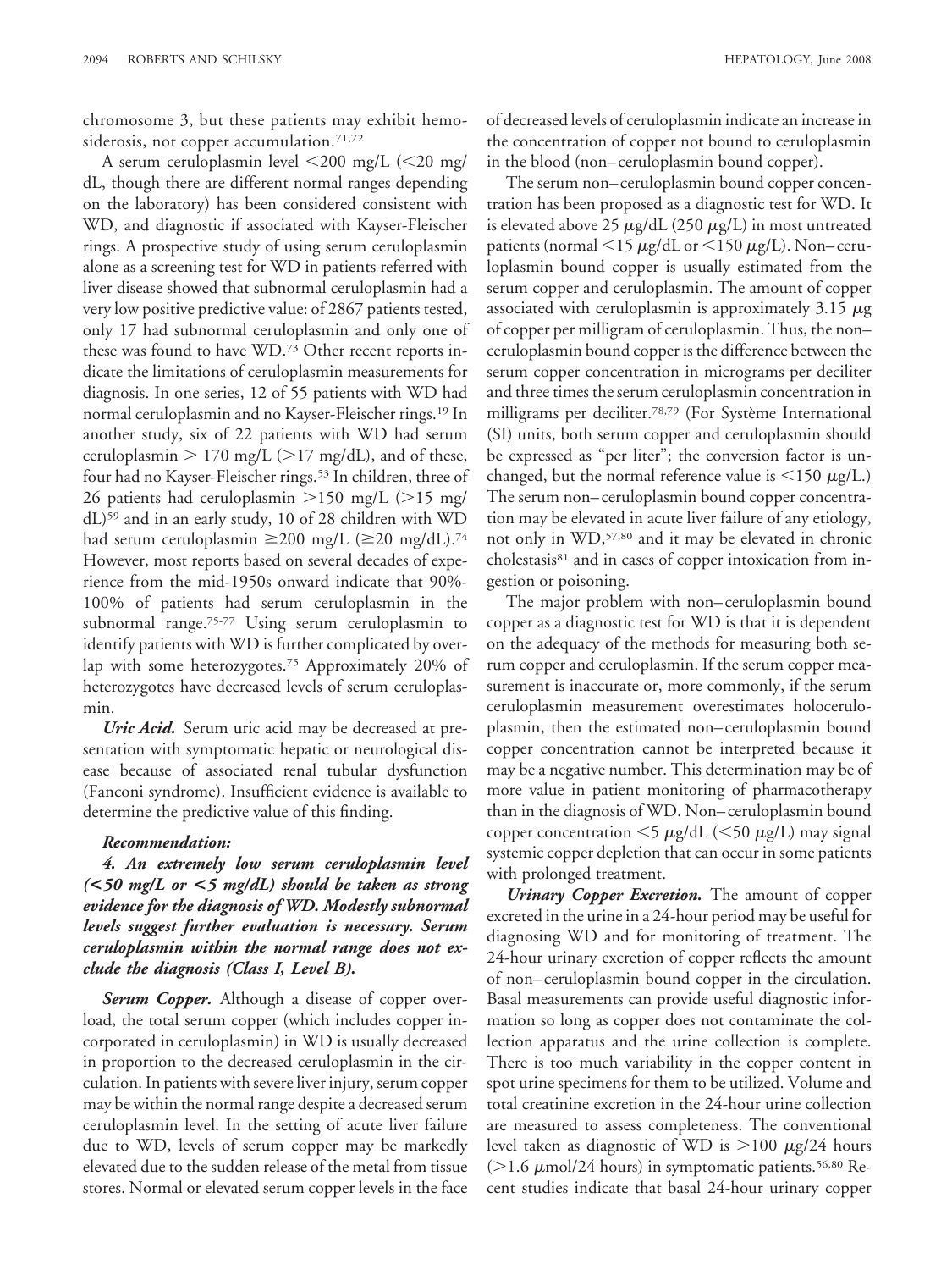excretion may be  $\leq$ 100  $\mu$ g at presentation in 16%-23% of patients diagnosed with WD.19,58,59 The reference limits for normal 24-hour excretion of copper vary among clinical laboratories. Many laboratories take 40  $\mu$ g/24 hours (0.6  $\mu$ mol/24 hours) as the upper limit of normal. This appears to be a better threshold for diagnosis.<sup>53,82</sup>

Interpreting 24-hour urinary copper excretion can be difficult due to overlap with findings in other types of liver disease, and heterozygotes may also have intermediate levels.80 Patients with certain chronic liver diseases, including autoimmune hepatitis, may have basal 24-hour copper excretion in the range of 100-200  $\mu$ g/24 hours  $(1.6-3.2 \mu \text{mol}/24 \text{ hours})$ .<sup>83</sup> In one study of patients with chronic active liver disease, five of 54 patients had urinary copper excretion above 100  $\mu$ g/24 hours<sup>84</sup>; overlap has also been reported in children with autoimmune hepatitis.74

Urinary copper excretion with D-penicillamine administration may be a useful diagnostic adjunctive test. This test has only been standardized in a pediatric population<sup>57</sup> in which 500 mg of D-penicillamine was administered orally at the beginning and again 12 hours later during the 24-hour urine collection, irrespective of body weight. Compared to a spectrum of other liver diseases including autoimmune hepatitis, primary sclerosing cholangitis and acute liver failure, a clear differentiation was found when  $>$ 1600 µg copper/24 hours ( $>$ 25 µmol/24 hours) was excreted. Recent reevaluation of the penicillamine challenge test in children found it valuable for the diagnosis of WD in patients with active liver disease (sensitivity 92%) but poor for excluding the diagnosis in asymptomatic siblings (sensitivity only 46%).<sup>85</sup> Others have found the predictive value of the 25  $\mu$ mol/24 hours cut-off to be -100%.86,87 This test has been used in adults, but many of the reported results of this test in adults used different dosages and timing for administration of D-penicillamine.<sup>19,80,83</sup>

Measurement of the basal 24-hour urinary excretion of copper forms part of the assessment to screen siblings for WD, but it has not been validated as the sole test for screening.

#### *Recommendations:*

*5. Basal 24-hour urinary excretion of copper should be obtained in all patients in whom the diagnosis of WD is being considered. The amount of copper excreted in the 24-hour period is typically*  $>$  100  $\mu$ g (1.6)  $\mu$ *mol) in symptomatic patients, but finding*  $>40 \mu$ g *(***>***0.6 mol or* **>***600 nmol) may indicate WD and requires further investigation (Class I, Level B).*

*6. Penicillamine challenge studies may be performed for the purpose of obtaining further evidence for the*

*diagnosis of WD in symptomatic children if basal urinary* copper excretion is <100  $\mu$ g/24 hours (1.6) *mol/24 hours). Values for the penicillamine challenge test of* **>***1600 g copper/24 hours (***>***25 mol/24 hours) following the administration of 500 mg of D-penicillamine at the beginning and again 12 hours later during the 24-hour urine collection are found in patients with Wilson disease. The predictive value of this test in adults is unknown (Class I, Level B).*

*Hepatic Parenchymal Copper Concentration.* Hepatic copper content  $\geq$ 250  $\mu$ g/g dry weight remains the best biochemical evidence for WD. However, this threshold value has been criticized as being too high and based on relatively few cases: based on analysis of 114 genetically proven cases, a threshold value of 70  $\mu$ g/g dry weight has been suggested to increase sensitivity dramatically albeit with some loss of specificity.<sup>88</sup> In another large series, all patients studied had at least 95  $\mu$ g/g dry weight, and all but 8% had parenchymal concentrations  $\geq$ 250  $\mu$ g/g dry weight.<sup>56</sup> Normal concentrations rarely exceed 50  $\mu$ g/g dry weight of liver. The concentration of hepatic copper in heterozygotes, although frequently elevated above normal, does not exceed 250  $\mu$ g/g dry weight. In long-standing cholestatic disorders, hepatic copper content may also be increased above this level. Markedly elevated levels of hepatic copper may also be found in idiopathic copper toxicosis syndromes such as Indian childhood cirrhosis.57

Biopsies for quantitative copper determination should be taken with a disposable suction or cutting needle and placed dry in a copper-free container. A core (or part of a biopsy core) of liver should be dried overnight in a vacuum oven or, preferably, frozen immediately and kept frozen for shipment to a laboratory for quantitative copper determination. Paraffin-embedded specimens can also be analyzed for copper content.

The major problem with hepatic parenchymal copper concentration is that in later stages of WD, distribution of copper within the liver is often inhomogeneous. In extreme cases, nodules lacking histochemically detectable copper are found next to cirrhotic nodules with abundant copper. Thus, the concentration can be underestimated due to sampling error. In a pediatric study, sampling error was sufficiently common to render this test unreliable in patients with cirrhosis and clinically evident WD.57 In general, the accuracy of measurement is improved with adequate specimen size: at least 1-2 cm of biopsy core length should be submitted for analysis.89 Technical problems associated with obtaining a liver biopsy in a patient with decompensated cirrhosis or severe coagulopathy have largely been circumvented by the advent of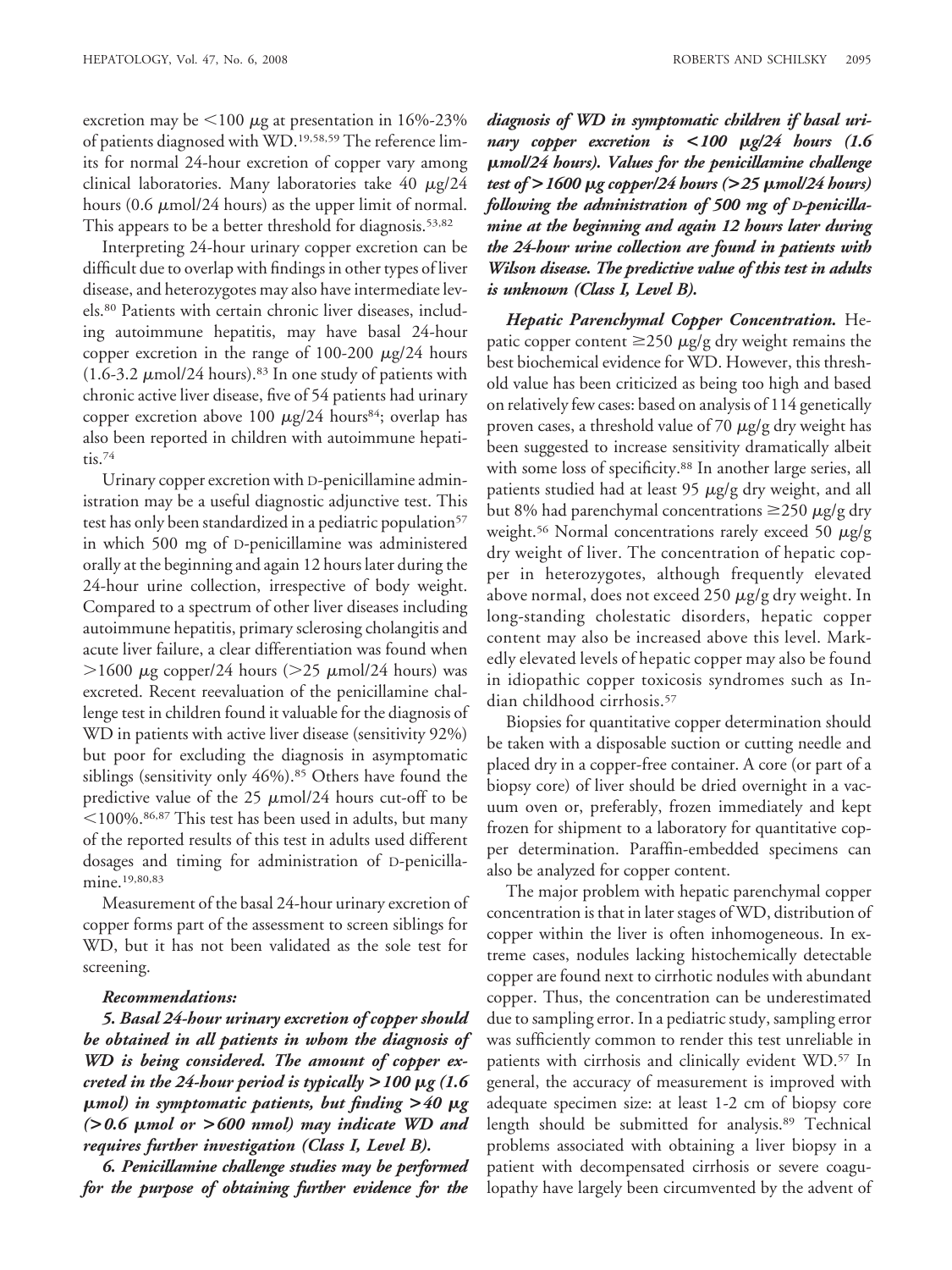the transjugular liver biopsy. However, the measurement of hepatic parenchymal copper concentration is most important in younger patients in whom hepatocellular copper is mainly cytoplasmic and thus undetectable by routine histochemical methods.

*Radiocopper Study.* In patients with WD who have a normal serum ceruloplasmin, radiocopper incorporation into this protein is significantly reduced compared with normal individuals and most heterozygotes. The failure to incorporate copper into the plasma protein within the hepatocyte occurs in all homozygotes with the disease. This test is now rarely used because of the difficulty in obtaining isotope. An experimental alternative to using radiocopper is the use of  ${}^{65}Cu$ , a nonradioactive isotope for copper which can be detected by mass spectroscopic methods90; however, this methodology has difficulty in distinguishing heterozygotes from patients and is not routinely available.

#### *Recommendation:*

*7. Hepatic parenchymal copper content* **>***250 g/g dry weight provides critical diagnostic information and should be obtained in cases where the diagnosis is not straightforward and in younger patients. In untreated patients, normal hepatic copper content (***<***40-50 g/g dry weight) almost always excludes a diagnosis of WD. Further diagnostic testing is indicated for patients with intermediate copper concentrations (70-250 g/g dry weight) especially if there is active liver disease or other symptoms of WD (Class I, Level B).*

*Liver Biopsy Findings.* The earliest histological abnormalities in the liver include mild steatosis (both microvesicular and macrovesicular), glycogenated nuclei in hepatocytes, and focal hepatocellular necrosis.91-93 The liver biopsy may show classic histological features of autoimmune hepatitis. With progressive parenchymal damage, fibrosis and subsequently cirrhosis develop.<sup>94</sup> Cirrhosis is frequently found in most patients by the second decade of life. It is usually macronodular, although occasionally micronodular. There are some older individuals who do not appear to have cirrhosis even after this time, though they have neurologic disease; however, their hepatic histology is not normal.<sup>19</sup> In the setting of acute liver failure due to WD, there is marked hepatocellular degeneration and parenchymal collapse, typically on the background of cirrhosis. Apoptosis of hepatocytes is a prominent feature with acute liver failure due to WD.95

Detection of copper in hepatocytes by routine histochemical evaluation is highly variable. In early stages of the disease, copper is mainly in the cytoplasm bound to metallothionein and is not histochemically detectable; in

later stages, copper is found predominantly in lysosomes.96 The amount of copper varies from nodule to nodule in cirrhotic liver and may vary from cell to cell in precirrhotic stages. The absence of histochemically identifiable copper does not exclude WD, and this test has a poor predictive value for screening for WD.97 Copperbinding protein can be stained by various methods, including the rhodanine or orcein stain. The more sensitive Timms sulfur stain for copper binding protein is not routinely applied.96

Ultrastructural analysis of liver specimens at the time steatosis is present reveals specific mitochondrial abnormalities.98,99 Specific patterns of mitochondrial abnormalities may be visible among affected family members.100 Typical findings include variability in size and shape, increased density of the matrix material, and numerous inclusions including lipid and fine granular material which may be copper.101 The most striking alteration is increased intracristal space with dilatation of the tips of the cristae, creating a cystic appearance. In the absence of cholestasis, these changes are considered to be essentially pathognomonic of WD. With adequate chelation treatment, these changes may resolve.102 At later stages of the disease, dense deposits within lysosomes are present. Ultrastructural analysis may be a useful adjunct for diagnosis in helping to distinguish between heterozygous carriers and patients, but if not routine, it requires advanced planning so that part of the specimen is placed in the proper preservative when biopsy is performed.

Development of hepatocellular carcinoma was regarded as rare with WD, but recent reports suggest it occurs in WD more frequently than appreciated.<sup>103-108</sup> A case of cholangiocarcinoma complicating WD has been reported.56 Screening for hepatocellular carcinoma has not been recommended for patients with WD; cost effectiveness of screening in this population needs to be examined prospectively, at least for those with cirrhosis at the time of presentation.

*Neurologic Findings and Radiologic Imaging of the Brain.* Neurologic disease may manifest as motor abnormalities with Parkinsonian characteristics of dystonia, hypertonia, and rigidity, either choreic or pseudosclerotic, with tremors and dysarthria. Disabling symptoms include muscle spasms, which can lead to contractures, dysarthria and dysphonia, and dysphagia. Rare patients present with polyneuropathy109 or dysautonomia.110 At this stage of disease, magnetic resonance (MR) imaging of the brain or computed tomography (CT) may detect structural abnormalities in the basal ganglia. Most frequently found are increased density on CT and hyperintensity on T2 MR imaging in the region of the basal ganglia. MR imaging may be more sensitive in detecting these lesions. Abnor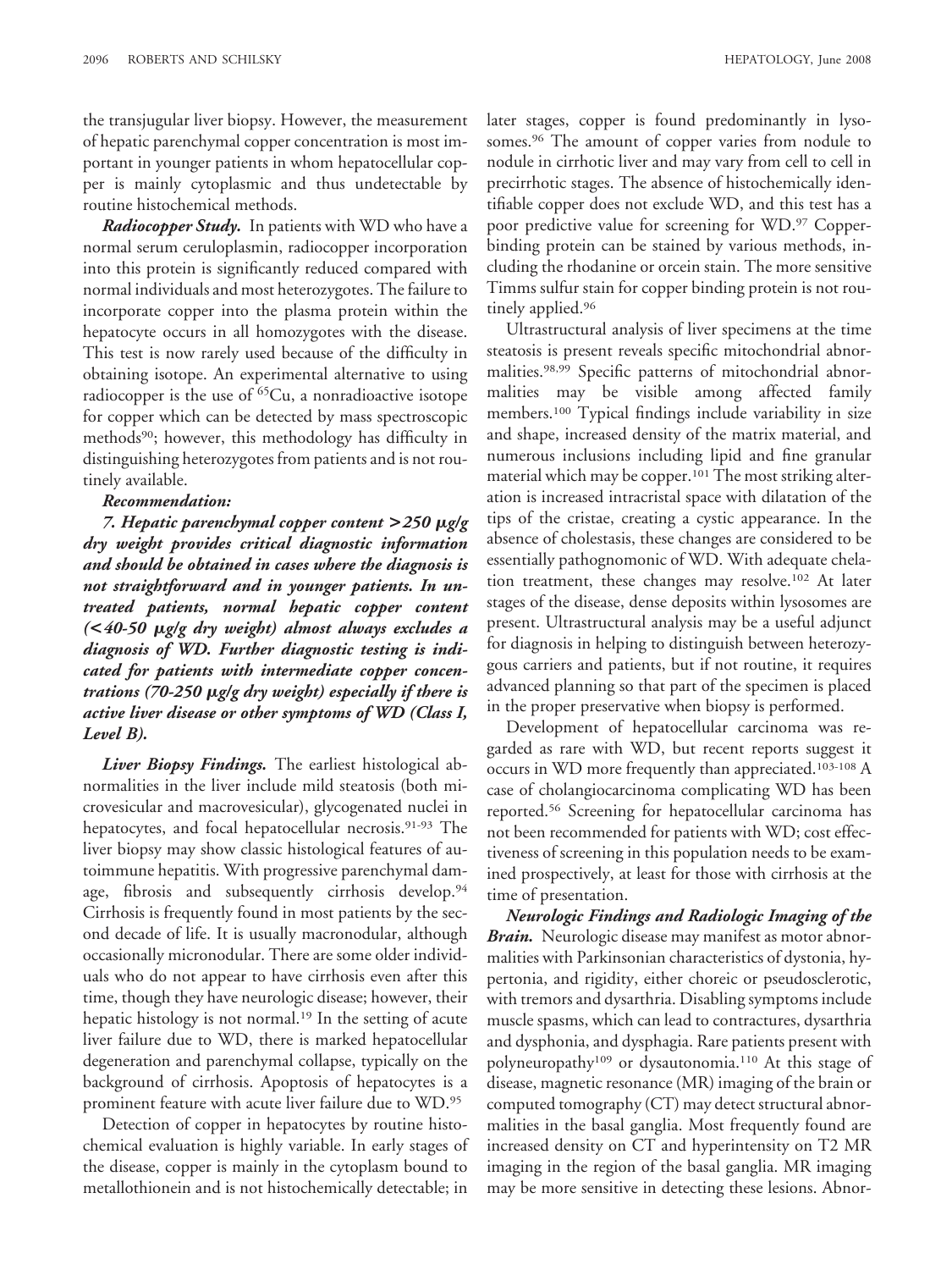mal findings are not limited to this region, and other abnormalities have been described. Significant abnormalities on brain imaging may even be present in some individuals prior to the onset of symptoms.<sup>111,112</sup>

Neurologic evaluation should be performed on all patients with WD. Consultation with a neurologist or movement disorder specialist should be sought for evaluation of patients with evident neurologic symptoms before treatment or soon after treatment is initiated. A specific rating scale based on that for Huntington disease was used to evaluate patients with WD in clinical trials; however, this has never been tested outside of this research setting.113,114

#### *Recommendation:*

*8. Neurologic evaluation and radiologic imaging of the brain, preferably by MR imaging, should be considered prior to treatment in all patients with neurologic WD and should be part of the evaluation of any patient presenting with neurological symptoms consistent with WD (Class I, Level C).*

*Genetic Studies.* Molecular genetic studies are becoming available for clinical use. Pedigree analysis using haplotypes based on polymorphisms surrounding the WD gene is commercially available from specific clinical laboratories. This analysis requires the identification of a patient within the family (the proband) by clinical and biochemical studies as above. After the mutation or haplotype, based on the pattern of dinucleotide and trinucleotide repeats around *ATP7B*, is determined in the proband, the same specific regions of the DNA from firstdegree relatives can be tested to determine whether they are unaffected, heterozygous, or indeed patients.<sup>115-118</sup> Prenatal testing can also be performed<sup>119,120</sup> but has limited application clinically because diagnosis early in life allows appropriate timing for treatment.<sup>121</sup>

Direct mutation analysis is currently feasible. Interpretation of results can sometimes be difficult because most patients are compound heterozygotes with a different mutation on each allele. Currently, more than 300 mutations of *ATP7B* have been identified, but not all gene changes have been established as causing disease (see www. medgen.med.ualberta.ca/database.html for updated catalog). Mutation analysis is an especially valuable diagnostic strategy for certain well-defined populations exhibiting a limited spectrum of *ATP7B* mutations. Some populations with a single predominant mutation include: Sardinian,<sup>122</sup> Icelandic,<sup>123</sup> Korean,<sup>124</sup> Japanese,<sup>125</sup> Taiwanese,<sup>126</sup> Spanish<sup>127</sup> and in the Canary Islands.<sup>82</sup> Similar mutations are found in Brazil as in the Canary Islands.128 Certain populations in Eastern Europe also show predominance of the H1069Q mutation.127,129,130

Genotype-to-phenotype correlations in WD are hampered by the high prevalence of compound heterozygotes and the relative paucity of homozygotes. Studies in homozygotes suggest that mutations affecting critical portions of the protein, including copper-binding domains or the ATPase loop, may lead to early onset of hepatic disease,131 but strict concordance is difficult to prove.118,132 In general, convincing genotype-phenotype correlations remain elusive.56

#### *Recommendation:*

*9. Mutation analysis by whole-gene sequencing is possible and should be performed on individuals in whom the diagnosis is difficult to establish by clinical and biochemical testing. Haplotype analysis or specific testing for known mutations can be used for family screening of first-degree relatives of patients with WD. A clinical geneticist may be required to interpret the results (Class I, Level B).*

## *Diagnostic Considerations in Specific Target Populations*

"Mimic" Liver Diseases. Patients with WD, especially younger ones, may have clinical features and histologic findings on liver biopsy indistinguishable from autoimmune hepatitis.24-26 All children with apparent autoimmune hepatitis and any adult patient with the presumptive diagnosis of autoimmune hepatitis failing to respond rapidly and appropriately to corticosteroid treatment must be carefully evaluated for WD. Occasional patients with WD may benefit from a brief course of treatment with corticosteroids along with appropriate specific treatment for WD.26 In some patients concurrent WD and autoimmune hepatitis cannot be excluded.<sup>133</sup> Hepatic steatosis in WD is rarely as severe as in nonalcoholic fatty liver disease (NAFLD). Nevertheless, occasional patients with WD closely resemble NAFLD or may have both diseases.

*Acute Liver Failure.* Most patients with the acute failure presentation of WD have a characteristic pattern of clinical findings134-139:

● Coombs-negative hemolytic anemia with features of acute intravascular hemolysis;

● Coagulopathy unresponsive to parenteral vitamin K administration;

• Rapid progression to renal failure;

● Relative modest rises in serum aminotransferases (typically --2000 IU/L) from the beginning of clinical illness;

● Normal or markedly subnormal serum alkaline phosphatase (typically  $\leq$  40 IU/L)<sup>26</sup>;

● Female:male ratio of 2:1.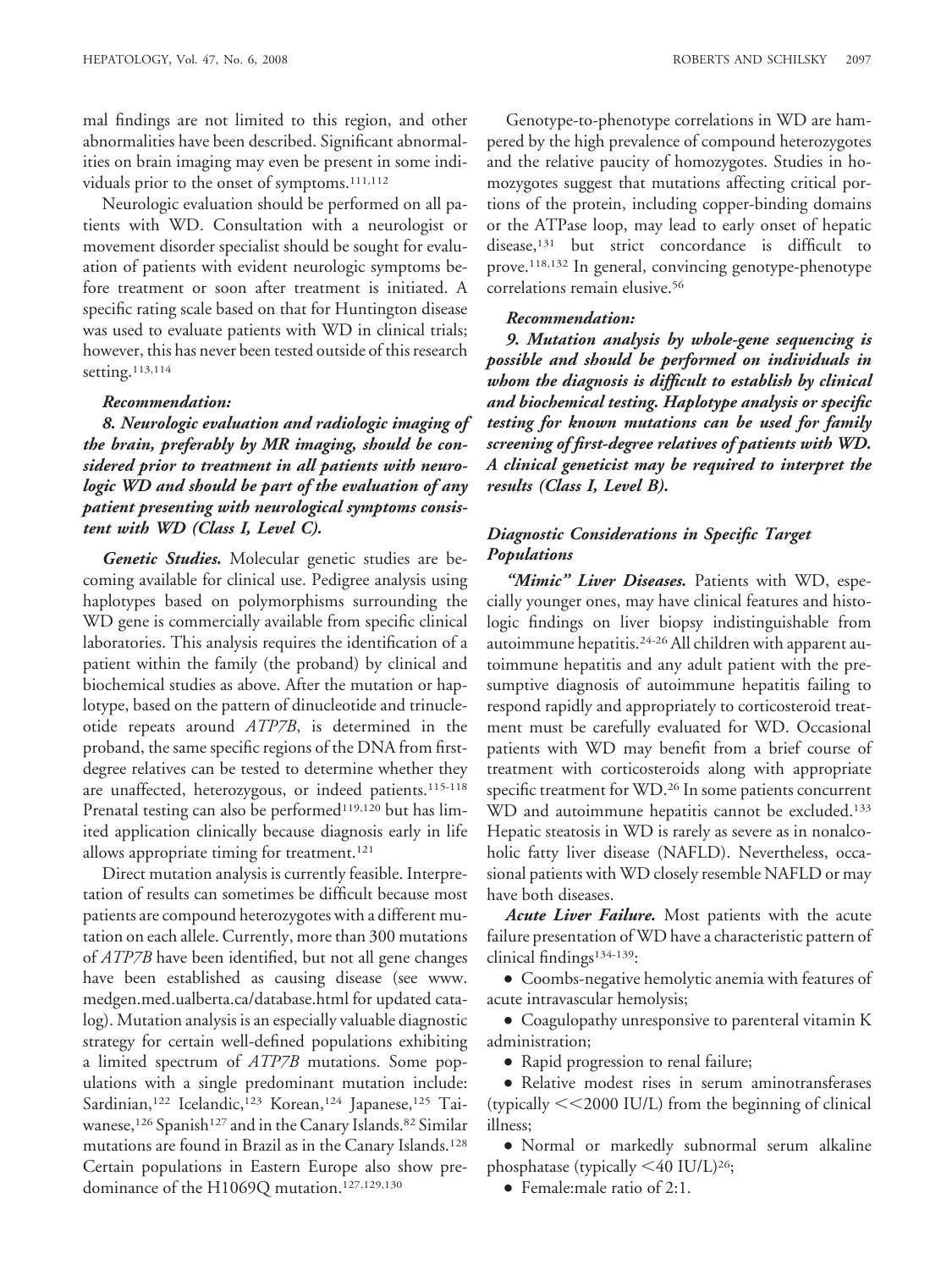A high level of clinical suspicion is essential for the diagnosis; simple indices of laboratory findings do not reliably distinguish patients with acute liver failure due to WD from those with acute liver failure due to viral infection or drug toxicity.140 The relatively modest elevations of serum aminotransferase activity seen in most of these individuals compared with acute liver failure of other etiologies often leads to an underestimate of the severity of the disease. Serum ceruloplasmin is usually decreased, but the predictive value of this test in the setting of acute liver failure is poor (M.L. Schilsky, unpublished observations). Serum copper and 24-hour urinary excretion of copper are greatly elevated. The serum copper is usually  $>200$  $\mu$ g/dL or >31.5  $\mu$ mol/L (M.L. Schilsky, unpublished observations). In many facilities, these results are not available in a timely manner, and diagnosis has to rest on clinical features. Kayser-Fleischer rings may be identified to support the diagnosis of WD but may be absent in 50% of these patients. Other findings, such as lunulae ceruleae, are rarely detected but should suggest further evaluation to exclude WD. Expeditious diagnosis is critically important because these patients require urgent liver transplantation to survive. In some patients with acute liver failure due to WD, the serum aspartate aminotransferase (AST) level may be higher than the serum alanine aminotransferase (ALT) level, potentially reflecting mitochondrial damage, but this finding is not sufficiently invariable to be diagnostic.54,62,141 A more common finding in this setting is the low level of serum alkaline phosphatase activity and a ratio of alkaline phosphatase (in international units per liter) to total bilirubin (in milligrams per deciliter) of -2.141 A prognostic index to be applied at the time of diagnosis of acute liver failure due to WD that may be helpful to predict survival without liver transplant has been developed based on total serum bilirubin, AST, and prolongation of prothrombin time<sup>142</sup>; although it defines extreme cases adequately, it does not reliably discriminate between survivors and nonsurvivors in patients with moderately severe disease. This index has recently been revised (and now includes white blood count and serum albumin) and may provide a more informative assessment.<sup>86</sup>

Because this is usually the first presentation of WD in the patient, underlying liver disease is not suspected, though cirrhosis is typically present.54 It is thought that an intercurrent illness such as a viral infection $143$  or drug toxicity may touch off this rapidly progressive liver disease. Rare patients have acute liver failure from viral hepatitis and are found at that time to have underlying WD.<sup>144,145</sup>

Patients with acute liver failure due to WD are appropriately afforded the highest category of priority for liver transplantation by the United Network for Organ Sharing, status 1A, despite the recognition of the underlying chronic liver injury in these patients.<sup>54</sup>

#### *Recommendations:*

*10. Patients in the pediatric age bracket who present a clinical picture of autoimmune hepatitis should be investigated for WD (Class I, Level B).*

*11. Adult patients with atypical autoimmune hepatitis or who respond poorly to standard corticosteroid therapy should also be investigated for WD (Class I, Level C).*

*12. WD should be considered in the differential diagnosis of patients presenting with nonalcoholic fatty liver disease or have pathologic findings of nonalcoholic steatohepatitis (Class IIb, Level C).*

*13. WD should be suspected in any patient presenting with acute hepatic failure with Coombs-negative intravascular hemolysis, modest elevations in serum aminotransferases, or low serum alkaline phosphatase and ratio of alkaline phosphatase to bilirubin of* **<***2 (Class I, Level B).*

*Family Screening.* First-degree relatives of any patient newly diagnosed with WD must be screened for WD (Fig. 3). Assessment should include: brief history relating to jaundice, liver disease, and subtle features of neurological involvement; physical examination; serum copper, ceruloplasmin, liver function tests including aminotransferases, albumin, and conjugated and unconjugated bilirubin; slit-lamp examination of the eyes for Kayser-Fleischer rings; and basal 24-hour urinary copper. Individuals without Kayser-Fleischer rings who have subnormal ceruloplasmin and abnormal liver tests undergo liver biopsy to confirm the diagnosis. If available, molecular testing for *ATP7B* mutations or haplotype studies should be obtained and may be used as primary screening. Treatment should be initiated for all individuals greater than 3 years old identified as patients by family screening.

*Newborn Screening.* Measurement of ceruloplasmin in Guthrie dried-blood spots or urine samples from newborns may promote detection of individuals affected with WD, but further refinement of methodology involving immunologic measurement of ceruloplasmin is required before wide-scale implementation can be advised.<sup>146-148</sup>

#### *Recommendation:*

*14. First-degree relatives of any patient newly diagnosed with WD must be screened for WD (Class I, Level A).*

## **Treatment**

For the first half century following the description of WD, there was no effective treatment for this progres-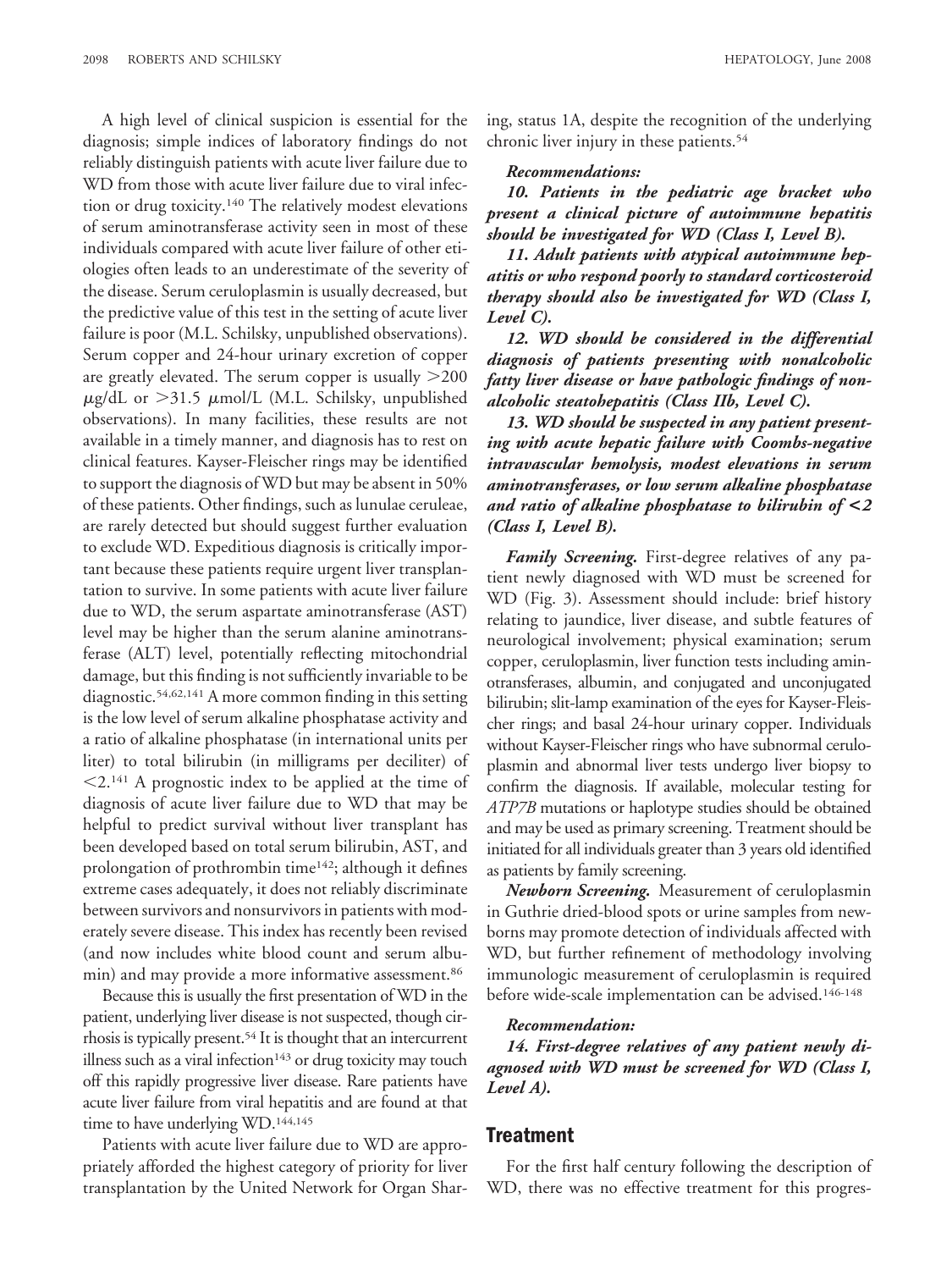

Fig. 3. Screening for Wilson disease (WD) in sibling or child of a patient with secure diagnosis of WD. If molecular testing is available in the index patient, then this is the most efficient screening strategy. If initial screening by blood and urine testing is normal, then consider repeat screening in 2-5 years. Conversion to SI units: CPN <20 mg/dL or 0.2 g/L; 24-hour urinary Cu >40  $\mu$ g/day or 0.6  $\mu$ mol/day. Abbreviation: KF, Kayser-Fleischer. Baseline testing  $=$  complete blood count including platelet count (CBC), liver biochemistries, international normalized ratio (INR), serum ceruloplasmin, 24-hour urine copper excretion; liver biopsy when appropriate.

sively fatal disorder. Because controlled trials were not possible when treatment became available, treatments for WD historically progressed from the intramuscular administration of BAL to the more easily administered oral penicillamine. Although there are studies showing dose response of penicillamine and the resultant cupruresis, initial clinical use was limited by the availability of the drug itself. Empiric doses were chosen because no formal dose response studies for efficacy over time were carried out. Interestingly, when these treatments initially became available, treatment was first reserved for symptomatic patients because there were no good diagnostic tests available to identify presymptomatic disease. Simultaneous with the advances in diagnostic testing for WD, a new era was ushered in by the recognition that significant morbidity and mortality could be prevented by the treatment of asymptomatic patients.149 The development of alternative agents to penicillamine was stimulated by the inability of some patients to tolerate this drug. Trientine was developed and introduced specifically for patients who developed adverse reactions to penicillamine. Zinc was developed separately, as was TM which was used by veterinarians for copper poisoning in animals. Today, the mainstay of treatment for WD remains lifelong pharmacologic therapy; liver transplantation, which corrects the underlying hepatic defect in WD, is reserved for severe or resistant cases.

In general, the approach to treatment is dependent on whether there is clinically-evident disease or laboratory or histological evidence of aggressive inflammatory injury, whether neurologic or hepatic, or whether the patient is identified prior to the onset of clinical symptoms. We believe this distinction helps in determining the choice of therapy and the dosages of medications utilized, although there are no studies in which this approach has been systematically explored. The recommended initial treatment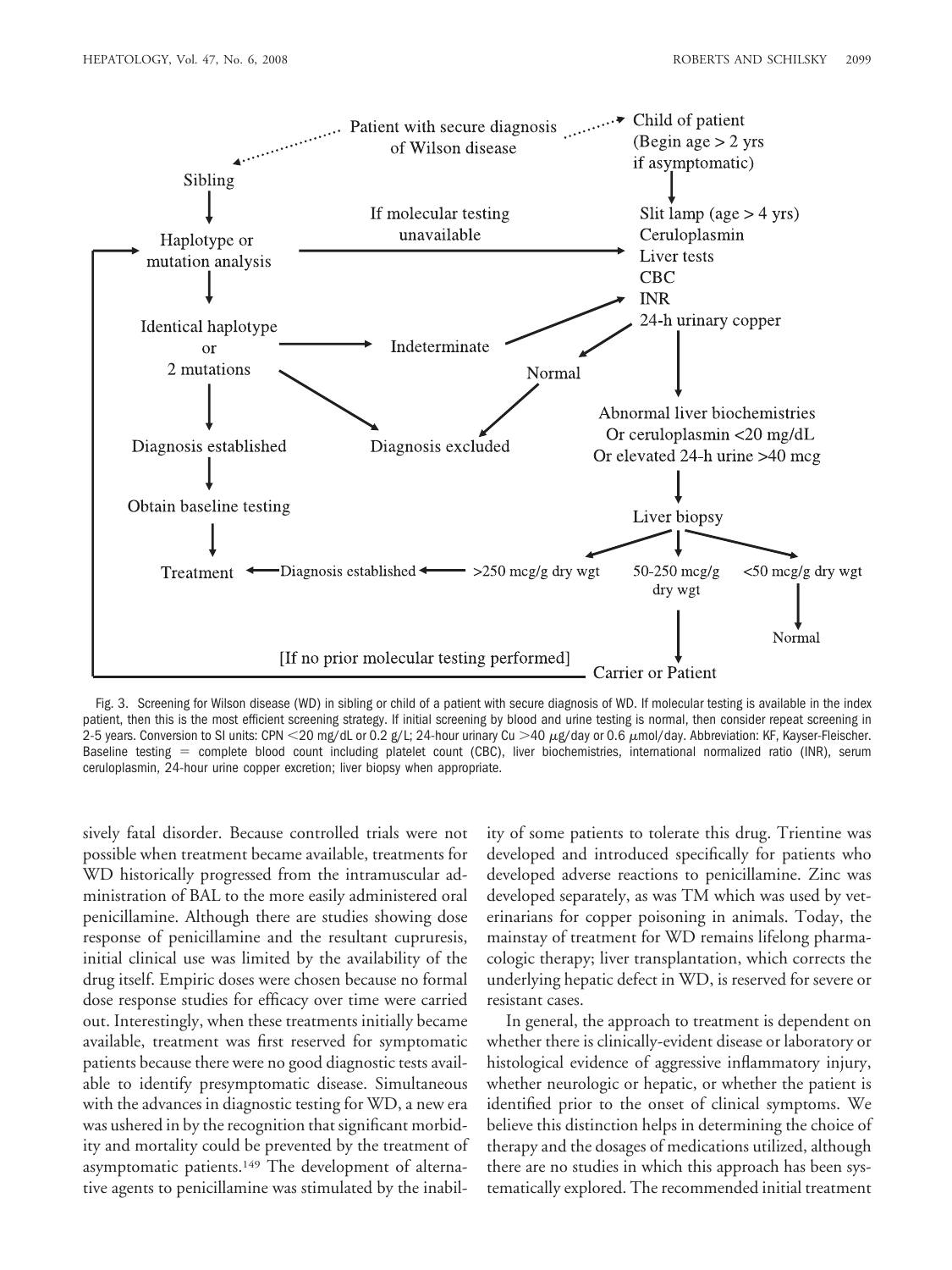| <b>Drug</b>        | <b>Mode of Action</b>                                                       | <b>Neurological Deterioration</b>                                       | <b>Side Effects</b>                                                                                                                                        | <b>Comments</b>                                                                                                                                                                |
|--------------------|-----------------------------------------------------------------------------|-------------------------------------------------------------------------|------------------------------------------------------------------------------------------------------------------------------------------------------------|--------------------------------------------------------------------------------------------------------------------------------------------------------------------------------|
| D-Penicillamine    | General chelator<br>induces<br>cupruria                                     | 10%-20% during initial phase of<br>treatment                            | · Fever, rash, proteinuria, lupus-<br>like reaction<br>• Aplastic anemia<br>• Leukopenia                                                                   | Reduce dose for surgery to promote<br>wound-healing and during<br>pregnancy                                                                                                    |
|                    |                                                                             |                                                                         | • Thrombocytopenia<br>• Nephrotic syndrome<br>• Degenerative changes in skin<br>• Elastosis perforans serpingosa<br>• Serous retinitis<br>• Hepatotoxicity | Maximum dose 20 mg/kg/day;<br>reduce by 25% when clinically<br>stable                                                                                                          |
| Trientine          | General chelator<br>induces<br>cupruria                                     | 10%-15% during initial phase of<br>treatment                            | • Gastritis<br>• Aplastic anemia rare<br>· Sideroblastic anemia                                                                                            | Reduce dose for surgery to promote<br>wound-healing and during<br>pregnancy<br>Maximum dose 20 mg/kg/day;<br>reduce by 25% when clinically<br>stable                           |
| Zinc               | Metallothionein<br>inducer, blocks<br>intestinal<br>absorption of<br>copper | Can occur during initial phase of<br>treatment                          | • Gastritis; biochemical<br>pancreatitis<br>• Zinc accumulation<br>• Possible changes in immune<br>function                                                | No dosage reduction for surgery or<br>pregnancy<br>Usual dose in adults: 50 mg<br>elemental Zn three times daily;<br>minimum dose in adults: 50 mg<br>elemental Zn twice daily |
| Tetrathiomolybdate | Chelator, blocks<br>copper<br>absorption                                    | Reports of rare neurologic<br>deterioration during initial<br>treatment | • Anemia; neutropenia<br>• Hepatotoxicity                                                                                                                  | Experimental in the United States<br>and Canada                                                                                                                                |

**Table 3. Pharmacological Therapy for Wilson Disease**

of symptomatic patients or those with active disease is with chelating agents, though there are some reports showing primary treatment with zinc may be adequate for some individuals. The largest treatment experience worldwide is still with D-penicillamine; however, there is now more frequent consideration of trientine for primary therapy. Data now exist that show the efficacy of trientine in treating patients with decompensated neurologic or hepatic disease. Previous limitations to the use of trientine were its limited supply and concerns about its continued availability; many clinicians lack experience with this medication. Combination therapy, in which zinc is used in conjunction with a chelating agent (temporally separated), has a theoretical basis in both blocking copper uptake and eliminating excess copper. There are some reports of the simultaneous use of chelators and zinc as primary therapy, and future studies are needed to determine whether efficacy is greater than with chelator therapy alone. Studies of the use of TM as an alternative chelating agent for the initial treatment of neurologic WD suggest that this drug may be useful as initial therapy for patients presenting with neurological symptoms.

Once disease symptoms or biochemical abnormalities have stabilized, typically in 2-6 months after initiation of therapy,25 maintenance dosages of chelators or zinc therapy can be used for treatment. Patients presenting without symptoms may be treated with either maintenance

dosages of a chelating agent or with zinc from the outset. Failure to comply with lifelong therapy has led to recurrent symptoms and liver failure, the latter requiring liver transplantation for survival. Monitoring of therapy includes monitoring for compliance as well as for potential treatment-induced side effects.

#### *Available Treatments:*

Available treatments are listed in Table 3.

*D-Penicillamine.* Penicillamine was introduced as the first oral agent for treating WD in 1956.15 It was identified as a breakdown product of penicillin but is actually the sulfhydryl-bearing amino acid cysteine doubly-substituted with methyl groups. Like dimercaptopropanol (or BAL) it has a free sulfhydryl group, which functions as the copper chelating moiety. Penicillamine is currently synthesized as such, and contamination with penicillin is not an issue; likewise, the racemic mixture, which tends to interfere with pyridoxine action, is no longer used. Nevertheless, supplemental pyridoxine is still provided at a dosage of 25-50 mg by mouth daily.

The major effect of D-penicillamine in WD is to promote the urinary excretion of copper. D-Penicillamine may also act by inducing metallothionein in individuals with WD.<sup>150</sup> D-Penicillamine also interferes with collagen cross-linking151 and has some immunosuppressant actions.152 It is a general chelator of metals, is used to treat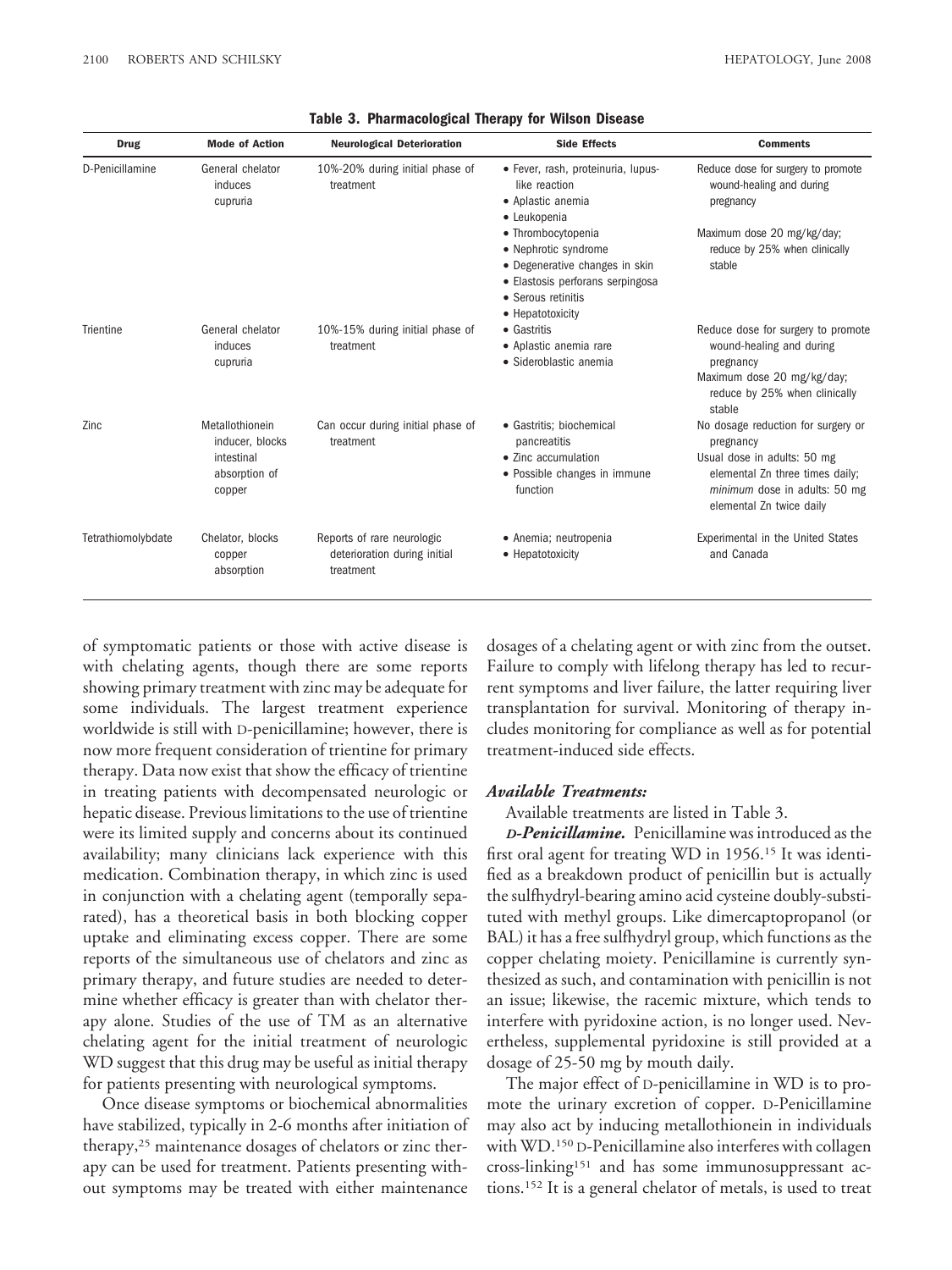cystinosis, and has been used as an immunosuppressant in rheumatoid arthritis.

D-Penicillamine is rapidly absorbed from the gastrointestinal tract with a double-peaked curve for intestinal absorption.153-155 Uptake may occur by an unusual mechanism: disulfide binding to the enterocyte membrane followed by pinocytosis. If D-penicillamine is taken with a meal, its absorption is decreased overall by about 50%.155,156 Total bioavailability is estimated at 40%-70%.154,157 Once absorbed, 80% of D-penicillamine circulates bound to plasma proteins; there is little free D-penicillamine in the plasma, because it forms inactive dimers or binds to cysteine. Greater than 80% of D-penicillamine excretion is via the kidneys. The excretion half-life of D-penicillamine is on the order of 1.7-7 hours,<sup>153,155,157</sup> but there is considerable interindividual variation and D-penicillamine or its metabolites can be found in the urine months after the drug has been discontinued.<sup>158</sup>

The initial use of D-penicillamine was for the treatment of symptomatic patients, and numerous studies attest to the effectiveness of D-penicillamine as treatment for WD.77,159-164 Worsening of neurologic symptoms has been reported in 10%-50% of those treated with D-penicillamine during the initial phase of treatment.<sup>165,166</sup> In a recent series, neurologic worsening occurred on all three treatments used for WD, but mainly with D-penicillamine where 13.8% were adversely affected.<sup>56</sup> For patients with symptomatic liver disease, the time for evidence of recovery of synthetic function and improvement in clinical signs such as jaundice and ascites is typically during the first 2-6 months of treatment, but further recovery can occur during the first year of treatment. Failure to comply with therapy has led to significant progression of liver disease and liver failure in 1-12 months following discontinuation of treatment, resulting in death or necessitating liver transplantation.<sup>167</sup>

D-Penicillamine use is associated with numerous side effects. Severe side effects requiring the drug to be discontinued occur in approximately 30% of patients.<sup>55,76</sup> Early sensitivity reactions marked by fever and cutaneous eruptions, lymphadenopathy, neutropenia or thrombocytopenia, and proteinuria may occur during the first 1-3 weeks. D-Penicillamine should be discontinued immediately if early sensitivity occurs; the availability of alternative medications makes a trial of prednisone cotreatment unnecessary. Late reactions include nephrotoxicity, usually heralded by proteinuria or the appearance of other cellular elements in the urine, for which discontinuation of Dpenicillamine should be immediate. Other late reactions include a lupus-like syndrome marked by hematuria, proteinuria, and positive antinuclear antibody, and with

higher dosages of D-penicillamine no longer typically used for treating WD, Goodpasture syndrome. Significant bone marrow toxicity includes severe thrombocytopenia or total aplasia. Dermatological toxicities reported include progeric changes in the skin and elastosis perforans serpingosa,<sup>168</sup> and pemphigous or pemphigoid lesions, lichen planus, and aphthous stomatitis. Very late side effects include nephrotoxicity, severe allergic response upon restarting the drug after it has been discontinued, myasthenia gravis, polymyositis, loss of taste, immunoglobulin A depression, and serous retinitis. Hepatotoxicity has been reported.169 Hepatic siderosis has been reported in treated patients with reduced levels of serum ceruloplasmin and non– ceruloplasmin bound copper.<sup>170</sup>

Tolerability of D-penicillamine may be enhanced by starting with incremental doses, 250-500 mg/day, increased by 250 mg increments every 4-7 days to a maximum of 1000-1500 mg/day in 2-4 divided dosages. Maintenance dose is usually 750-1000 mg/day administered in two divided doses. Dosing in the child is 20 mg/kg/day rounded off to the nearest 250 mg and given in two or three divided doses. D-Penicillamine is best administered 1 hour prior to or 2 hours after meals, because food inhibits its absorption. Closer proximity to meals is acceptable if it ensures compliance. Apart from numerous adverse side effects detailed above, another feature of treatment with D-penicillamine is that the serum ceruloplasmin may decrease after initiation of treatment. Serum ceruloplasmin may then either remain low or increase over the term of chronic treatment, the latter occurring in some patients with severe hepatic insufficiency as they recover synthetic function in response to treatment. In contrast, decrease in serum ceruloplasmin levels in patients treated chronically with penicillamine may be a sign of excessive copper depletion and often is associated with neutropenia, sideroblastic anemia, and hemosiderosis.

Adequacy of treatment is monitored by measuring 24 hour urinary copper excretion while on treatment. This is highest immediately after starting treatment and may exceed 1000  $\mu$ g (16  $\mu$ mol) per day at that time. With chronic (maintenance) treatment, urinary copper excretion should run in the vicinity of 200-500  $\mu$ g (3-8  $\mu$ mol) per day on treatment. In addition, estimate of non– ceruloplasmin bound copper shows normalization of the non– ceruloplasmin bound copper concentration with effective treatment.

Values of urine copper excretion below 200  $\mu$ g/day  $(3.2 \mu mol/day)$  may indicate either nonadherence to therapy or overtreatment and excess copper removal. In those with nonadherence to therapy, non– ceruloplasmin bound copper is elevated ( $>$ 15  $\mu$ g /dL or  $>$ 150  $\mu$ g/L),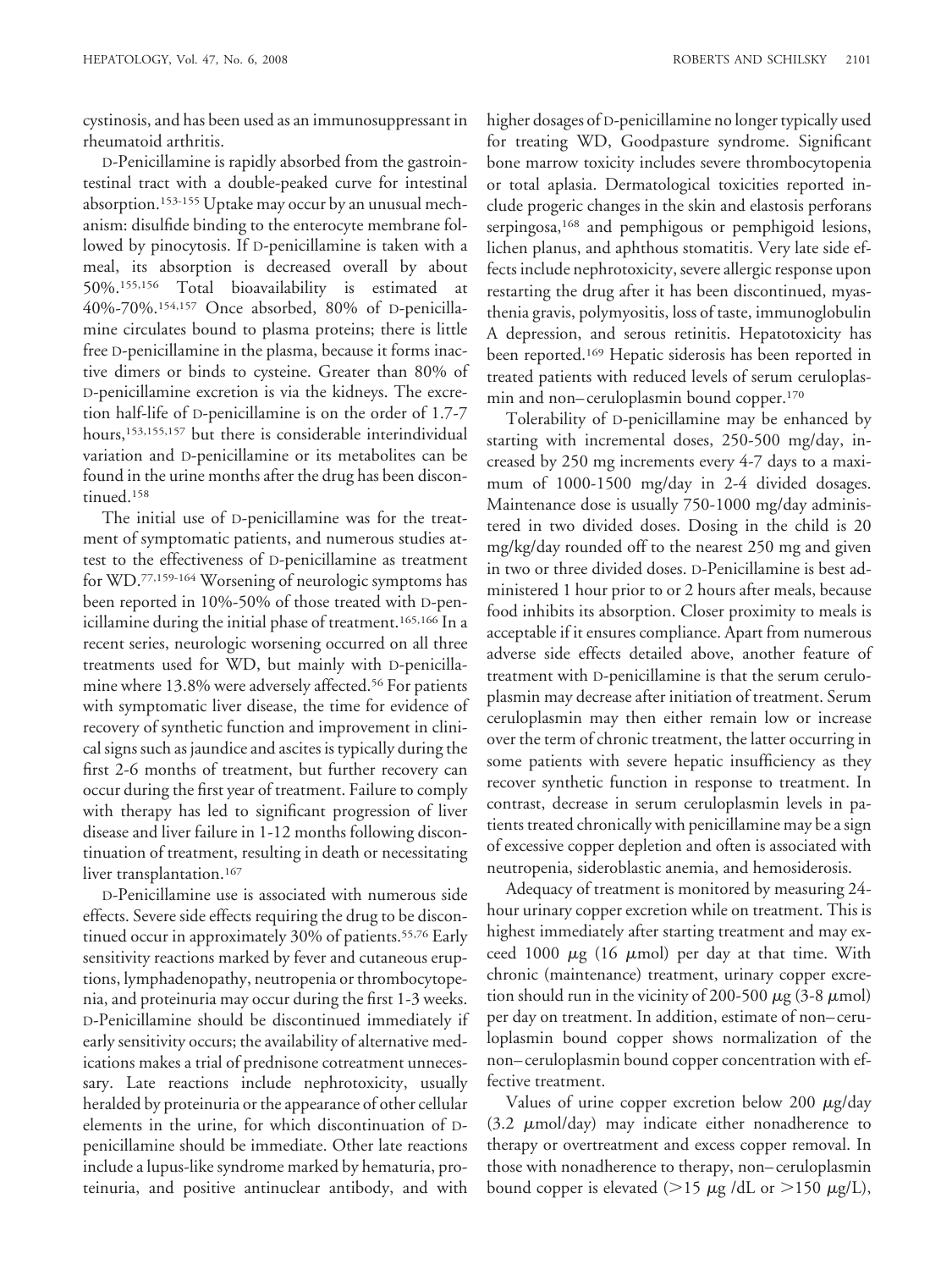while with overtreatment, values are very low ( $<$  5  $\mu$ g/dL or  $\lt$  50  $\mu$ g/L).

*Trientine.* Trientine (triethylene tetramine dihydrochloride or 2,2,2-tetramine, also known by its official short name trien) is one of a family of chelators with a polyamine-like structure chemically distinct from penicillamine. It lacks sulfhydryl groups and copper is chelated by forming a stable complex with the four constitutent nitrogens in a planar ring.

Trientine was introduced in 1969 as an alternative to penicillamine. Few data exist about the pharmacokinetics of trientine. It is poorly absorbed from the gastrointestinal tract, and what is absorbed is metabolized and inactivated.171,172 About 1% of the administered trientine and about 8% of the biotransformed trientine metabolite, acetyltrien, ultimately appears in the urine. The acetyltrien is a less effective chelator than trientine. The amounts of urinary copper, zinc and iron increase in parallel with the amount of trientine excreted in the urine.<sup>173</sup>

Like penicillamine, trientine promotes copper excretion by the kidneys. Whether trientine is a weaker chelator of copper than penicillamine is controversial 160,174,175 and dose adjustments can compensate for small differences. Trientine and penicillamine may mobilize different pools of body copper.174

Trientine is effective treatment for WD167,176 and is indicated especially in patients who are intolerant of penicillamine or have clinical features indicating potential intolerance (history of renal disease of any sort, congestive splenomegaly causing severe thrombocytopenia, autoimmune tendency). Neurological worsening after beginning treatment with trientine has been reported but appears much less common than with penicillamine. Trientine has also been shown to be effective initial therapy for patients, even with decompensated liver disease at the outset.177,178

Trientine has few side effects. No hypersensitivity reactions have been reported although a fixed cutaneous drug reaction was observed in one patient. Pancytopenia has rarely been reported. Trientine also chelates iron, and coadministration of trientine and iron should be avoided because the complex with iron is toxic. A reversible sideroblastic anemia may be a consequence of overtreatment and resultant copper deficiency. Lupus-like reactions have also been reported in some WD patients treated with trientine; however, these patients were almost all uniformly treated previously with penicillamine, so the true frequency of this reaction when trientine is used *de novo* is unknown. In general, adverse effects due to penicillamine resolve when trientine is substituted for penicillamine and do not recur during prolonged treatment with trientine. Use in patients with primary biliary cirrhosis revealed that

trientine may cause hemorrhagic gastritis, loss of taste, and rashes.179 Recent evidence suggests that copper deficiency induced by trientine can result in iron overload in livers of patients with WD, similar to that observed for penicillamine.<sup>180</sup>

Typical dosages are 750-1500 mg/day in two or three divided doses, with 750 or 1000 mg used for maintenance therapy. In children, the weight-based dose is not established, but the dose generally used is 20 mg/kg/day rounded off to the nearest 250 mg, given in two or three divided doses. Trientine should be administered 1 hour before or 2 hours after meals. Taking it closer to meals is acceptable if this ensures compliance. Trientine tablets are not stable for prolonged periods at high ambient temperatures, which is a problem for patients traveling to warm climates.

Adequacy of treatment is monitored by measuring 24 hour urinary copper excretion while on treatment. This should run in the vicinity of 200-500  $\mu$ g (3-8  $\mu$ moles) per day on maintenance treatment but may be higher when treatment is first started. Additionally, estimate of non– ceruloplasmin bound copper may show normalization of the non– ceruloplasmin bound copper concentration with effective treatment.

Values of urine copper excretion below 200  $\mu$ g/day  $(3.2 \mu \text{mol/day})$  may indicate either nonadherence to therapy or overtreatment and excess copper removal. In those with nonadherence to therapy, non– ceruloplasmin bound copper is elevated ( $>15 \mu g/dL$  or  $>150 \mu g/L$ ), whereas with overtreatment, values are very low  $(<$ 5  $\mu$ g/dL or <50  $\mu$ g/L).

*Zinc.* Zinc was first used to treat WD by Schouwink in Holland in the early 1960s.181,182 Its mechanism of action is different from that of penicillamine and trientine: zinc interferes with the uptake of copper from the gastrointestinal tract. Zinc induces enterocyte metallothionein, a cysteine-rich protein that is an endogenous chelator of metals. Metallothionein has greater affinity for copper than for zinc and thus preferentially binds copper present in the enterocyte and inhibits its entry into the portal circulation. Once bound, the copper is not absorbed but is lost into the fecal contents as enterocytes are shed in normal turnover.<sup>183</sup> Because copper also enters the gastrointestinal tract from saliva and gastric secretions, zinc treatment can generate a negative balance for copper and thereby remove stored copper.184 Zinc may also act by inducing levels of hepatocellular metallotheionein.185-187

Zinc has very few side effects. Gastric irritation is the main problem and may be dependent on the salt employed. Hepatic deterioration has been occasionally reported when zinc was commenced and was fatal in one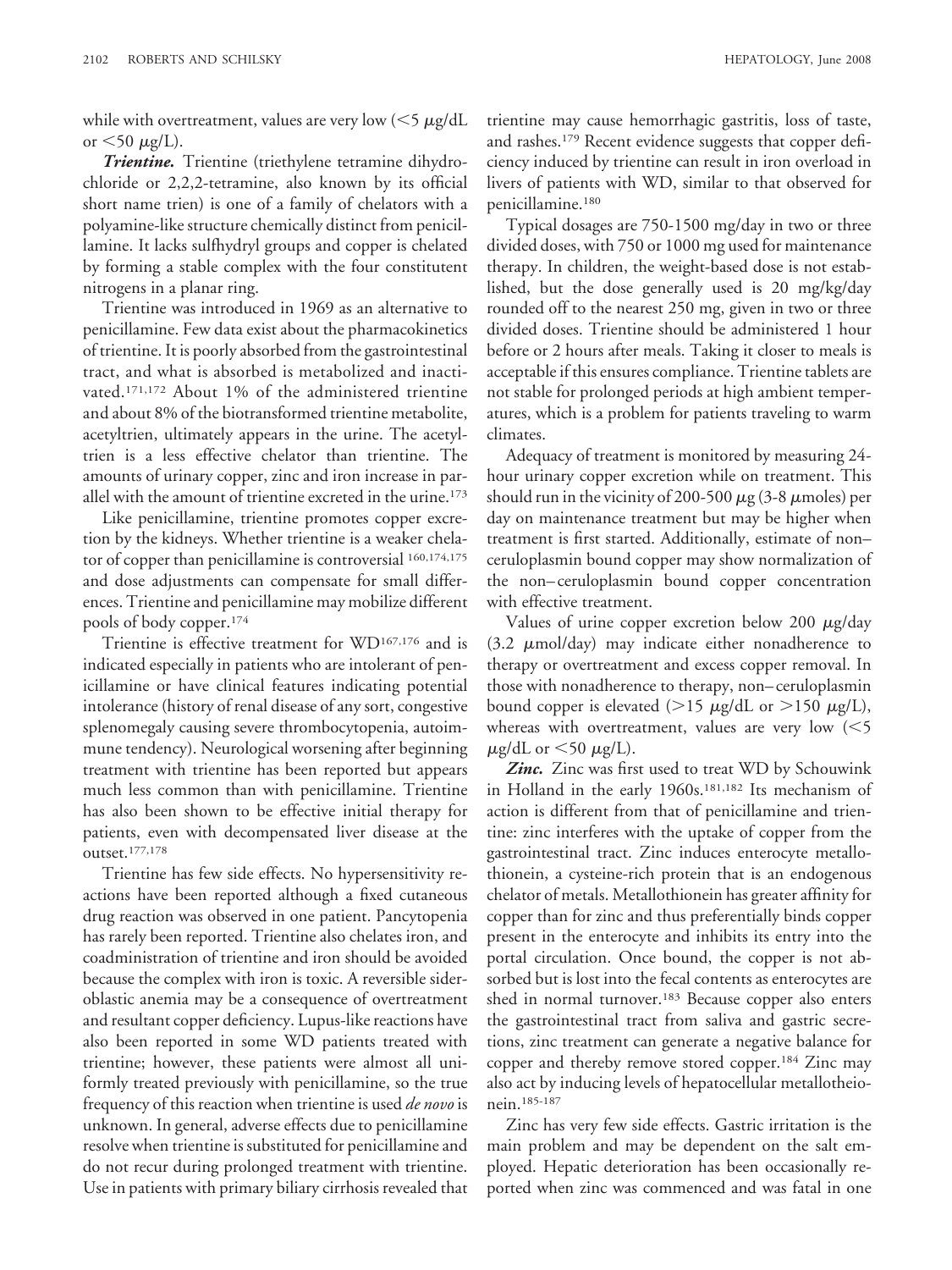case.188,189 Zinc may have immunosuppressant effects and reduce leukocyte chemotaxis, but one study found no adverse effect on lymphocyte function with chronic use.190 Elevations in serum lipase and/or amylase may occur, without clinical or radiologic evidence of pancreatitis. Neurological deterioration is uncommon with zinc.164,183 Whether high-dose zinc is safe for patients with impaired renal function is not yet established.

Although zinc is currently reserved for maintenance treatment, it has been used as first-line therapy, most commonly for asymptomatic or presymptomatic patients. It appears to be equally effective as penicillamine but much better tolerated.<sup>164</sup> Reports of large studies of adults with WD indicate good efficacy.114,182 A child who presented with ascites and coagulopathy was effectively treated only with zinc<sup>191</sup>; a few other favorable reports have appeared in children<sup>192</sup> and in adults.<sup>193</sup> Combination treatment with trientine plus zinc or penicillamine plus zinc in which the chelator and the zinc are given at widely spaced intervals during the day has been advocated but not yet reported in rigorously designed series.

Dosing is in milligrams of *elemental* zinc. For larger children and adults, 150 mg/day is administered in three divided doses. Compliance with the three times per day dosage may be problematic, and it has to be taken at least twice daily to be effective.<sup>114</sup> The actual salt used does not make a difference with respect to efficacy but may affect tolerability. With respect to gastrointestinal side effects, acetate and gluconate may be more tolerable than sulfate, but this varies with individuals. For smaller children,  $<$  50  $\,$ kg in body weight, the dose is 75 mg/day in three divided doses,194 and the dose is not well defined for children under 5 years of age. Taking zinc with food interferes with zinc absorption<sup>195</sup> and effectiveness of treatment, but dose adjustments can be employed to compensate for this effect if taking zinc around mealtime assures compliance.

Adequacy of treatment with zinc is judged by clinical and biochemical improvement and by measuring 24-hour urinary excretion of copper, which should be less than 75  $\mu$ g (1.2  $\mu$ mol) per 24 hours on stable treatment. Additionally, estimate of non– ceruloplasmin bound copper shows normalization of the non– ceruloplasmin bound copper concentration with effective treatment. Urinary excretion of zinc may be measured from time to time to check compliance.

*Antioxidants.* Antioxidants, mainly vitamin E, may have a role as adjunctive treatment. Serum and hepatic vitamin E levels have been found to be low in WD.196-200 Symptomatic improvement when vitamin E was added to the treatment regimen has been occasionally reported but no rigorous studies have been conducted. One study suggests no correlation of antioxidant deficiency with clinical symptoms.199

*Diet.* Foods with very high concentrations of copper (shellfish, nuts, chocolate, mushrooms, and organ meats) generally should be avoided, at least in the first year of treatment. Diets deficient in copper may delay the onset of the disease and control disease progression, but dietary management is not recommended as sole therapy.201 Consultation with a dietitian is advisable for practicing vegetarians. Well water or water brought into the household through copper pipes should be checked for copper content, but in general, municipal water supplies do not have to be checked. A water purifying system may be advisable if the copper content of the water is high. For those with copper pipes, it is important to flush the system of stagnant water before using water for cooking or consumption. Copper containers or cookware should not be used to store or prepare foods or drinks.

*Ammonium Tetrathiomolybdate.* TM is a very strong decoppering agent which works by two mechanisms: interfering with intestinal uptake of copper (if administered with meals) and binding copper from plasma (when taken between meals). At low doses, TM removes copper from metallothionein, but at higher doses it forms an insoluble copper complex, which is deposited in the liver.202 TM remains an experimental therapy in the United States, and it is not commercially available. Recent data indicate its utility because it does not cause neurological deterioration.203,204 Potential adverse effects include bone marrow depression,<sup>205</sup> hepatotoxicity,<sup>206</sup> and overly aggressive copper removal which causes neurological dysfunction. TM also has antiangiogenic effects due to its extensive decoppering effect.<sup>207-209</sup>

### *Treatment in Specific Clinical Situations:*

*Asymptomatic Patients.* For asymptomatic or presymptomatic patients identified through family screening, treatment with a chelating agent, such as D-penicillamine149,210 or with zinc is effective in preventing disease symptoms or progression.<sup>211</sup> Zinc appears preferable for presymptomatic children under the age of 3 years.

*Maintenance Therapy.* After adequate treatment with a chelator, stable patients may be continued on a lower dosage of the chelating agent (as noted above) or shifted to treatment with zinc. In general, such patients will have been treated for 1-5 years. They will be clinically well, with normal serum aminotransferase levels and hepatic synthetic function, non– ceruloplasmin bound copper concentration in the normal range, and 24-hour urinary copper repeatedly in the range of 200-500  $\mu$ g/day (3-8  $\mu$ mol/day) on treatment. The advantages of long-term treatment with zinc include that it is more selective for removing copper than penicilla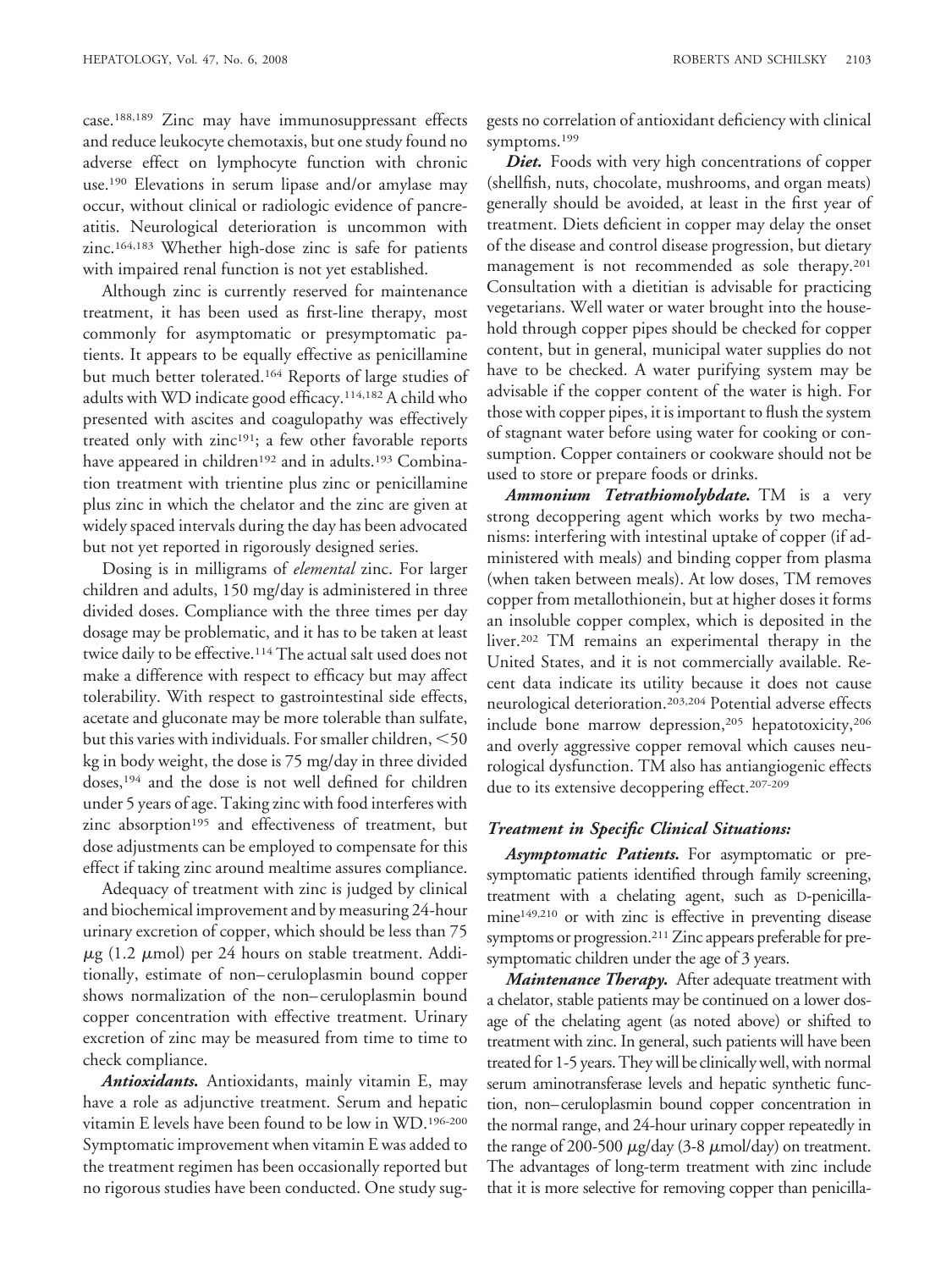mine or trientine and is associated with few side effects. Adequate studies regarding the timing of this change-over in treatment of adult patients with hepatic WD are not available, and only limited data are available for children.212 No matter how well a patient appears, treatment should never be terminated indefinitely. Patients who discontinue treatment altogether risk development of intractable hepatic decompensation.167,213

#### *Recommendations:*

*15. Initial treatment for symptomatic patients should include a chelating agent (***D-penicillamine or trientine).** *Trientine may be better tolerated (Class I, Level B).*

*16. Patients should avoid intake of foods and water with high concentrations of copper, especially during the first year of treatment (Class I, Level C).*

*17. Treatment of presymptomatic patients or those on maintenance therapy can be accomplished with a chelating agent or with zinc. Trientine may be better tolerated (Class I, Level B).*

*Decompensated Cirrhosis.* Patients who present with decompensated chronic liver disease, typically with hypoalbuminemia, prominent coagulopathy, ascites, but no encephalopathy, have recently been treated with a chelator, either D-penicillamine<sup>86,178</sup> or trientine,<sup>214</sup> plus zinc. The two types of treatment must be temporally dispersed throughout the day in four dosages, with usually 5-6 hours between administration of either drug, in order to avoid having chelator bind the zinc and thus potentially cancel the efficacy of either modality. A typical regimen is zinc (50 mg elemental, or 25 mg elemental in children) given by mouth as the first and third doses, and trientine (500 mg, or  $\sim$ 10 mg/kg in children) given by mouth as the second and fourth doses. This is fundamentally an intensive induction regimen. Some patients may fail this regimen and require transplantation; therefore, they should be referred to a transplant center promptly. Those who respond may be transitioned to full-dose zinc or fulldose trientine (or D-penicillamine) as monotherapy after 3-6 months. This treatment strategy remains investigational despite some supportive data 86,178,214 (E.A. Roberts, unpublished observations).

*Acute Liver Failure.* Patients with acute liver failure due to WD require liver transplantation, which is lifesaving.215 To help determine which patients with acute hepatic presentations will not survive without liver transplantation, Nazer et al. developed a prognostic score whose components include serum bilirubin, serum aspartate aminotransferse, and prolongation of prothrombin time above normal; patients with a score of 7 or greater did not survive in their series of patients with WD.<sup>142</sup>

Scoring systems have recently been devised for children<sup>86</sup> and adults<sup>216</sup> with Wilsonian acute liver failure: both have good predictive values but do not appear to be routinely utilized. Until transplantation can be performed, plasmapheresis and hemofiltration<sup>217</sup> and exchange transfu $sion<sup>218</sup>$  or hemofiltration<sup>219</sup> or dialysis may protect the kidneys from copper-mediated tubular damage.220,221 Albumin dialysis was shown to stabilize patients with acute liver failure due to WD and delay, but not eliminate, the need for transplantation.222 The Molecular Adsorbents Recirculating System ultrafiltration device may be efficacious in this setting.223-225

*Pregnancy.* In pregnant women, treatment must be maintained throughout the course of pregnancy for all patients with WD. Interruption of treatment during pregnancy has resulted in acute liver failure.226 Experience to date indicates the chelating agents (both penicillamine and trientine)<sup>172,227-230</sup> and zinc salts<sup>231,232</sup> have been associated with satisfactory outcomes for the mother and fetus.36,233-237 The occurrence of a few birth defects has been noted infrequently in offspring of treated patients; however, the rarity of this disorder has made it difficult to determine whether this is different from the frequency of these defects in the population at large. The dosage of zinc salts is maintained throughout without change; however, dosages of chelating agents should be reduced to the minimum necessary during pregnancy, especially for the last trimester to promote better wound healing if cesarean section is performed. Such a dose reduction might be on the order of 25%-50% of the prepregnancy dose. Patients should be monitored frequently during pregnancy.

Women taking D-penicillamine should not breast-feed because the drug is excreted into breast milk and might harm the infant. Little is known about the safety of trientine and zinc in breast milk.

*Liver Transplantation.* Liver transplantation is the only effective option for those with WD who present with acute liver failure and is indicated for all patients with WD with decompensated liver disease unresponsive to medical therapy. Liver transplantation corrects the hepatic metabolic defects of WD and may serve to initiate normalization of extrahepatic copper metabolism.238 One-year survival following liver transplantation ranges from 79%-87%, and those who survive this early period continue to survive in the long term.239 Although the vast majority of patients undergoing liver transplant for WD have received cadaveric donor organs, living donor transplants can be performed. Successful live donor transplant is possible when the donor is a family member heterozygous for WD.240-243

Less definite indications for liver transplantation exist for patients with respect to severe neurological disease.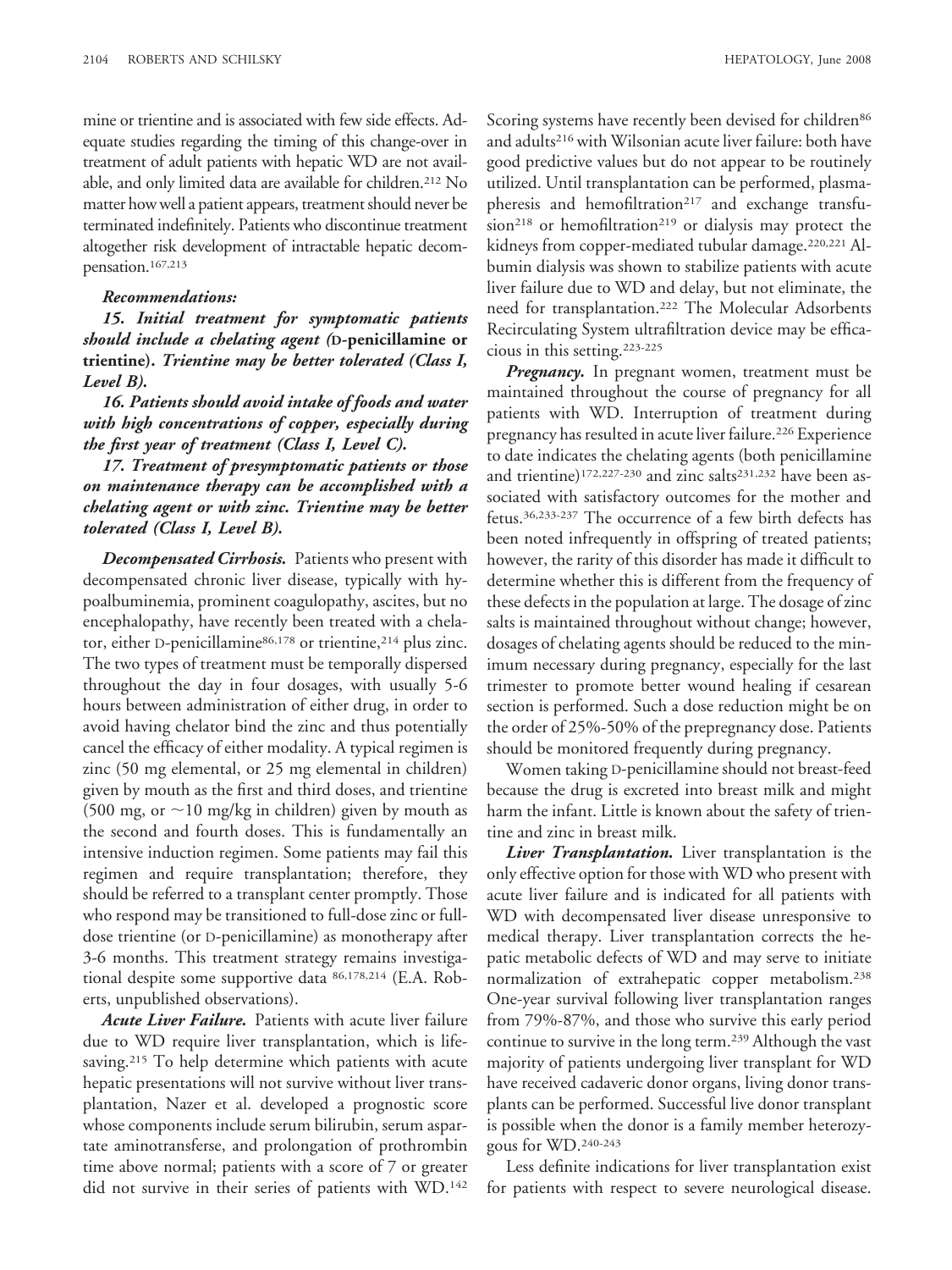Some individuals who undergo transplantation for decompensated cirrhosis have had psychiatric or neurologic symptoms, which improved after liver transplantation.239,244 There are also a few reports of other individuals who underwent transplantation for neurologic disease who improved after liver transplantation,<sup>245-248</sup> but detailed data on the neurologic evaluations of these patients are not available. Liver transplantation is not recommended as a primary treatment for neurologic WD because the liver disease is stabilized by medical therapy in most of these individuals and outcomes with liver transplantation are not always beneficial.<sup>54,239,249-252</sup> Furthermore, patients with neurological or psychiatric disease due to WD may have poorer outcomes and also difficulties with adherence to medical regimens after liver transplantation.253

#### *Recommendations:*

*18. Patients with acute liver failure due to WD should be referred for and treated with liver transplantation immediately (Class I, Level B).*

*19. Patients with decompensated cirrhosis unresponsive to chelation treatment should be evaluated promptly for liver transplantation (Class I, Level B).*

*20. Treatment for WD should be continued during pregnancy, but dosage reduction is advisable for Dpenicillamine and trientine (Class I, Level C).*

*21. Treatment is lifelong and should not be discontinued, unless a liver transplant has been performed (Class I, Level B).*

*Treatment Targets and Monitoring of Treatment.* The goal of treatment monitoring is to confirm clinical and biochemical improvement, ensure compliance with therapy, and identify adverse side effects in a timely fashion. The frequency of monitoring of patients may vary, but at a minimum it should be performed twice a year. More frequent monitoring is needed during the initial phase of treatment, for those experiencing worsening of symptoms or side effects of medications and in individuals suspected of noncompliance with therapy. Physical examinations should look for evidence of liver disease and neurological symptoms. Repeat examination for Kayser-Fleischer rings should be performed if there is a question of patient compliance because their appearance or reappearance in a patient in whom they were absent may portend the onset of symptomatic disease. For patients on penicillamine, cutaneous changes should be sought on physical examination. A careful history should also include questioning for psychiatric symptoms, especially depression.

Laboratory testing should include liver biochemistries including tests of hepatic synthetic function and indices

of copper metabolism (serum copper and ceruloplasmin); the estimated serum non– ceruloplasmin bound copper may provide the best guide to treatment efficacy. Analysis of 24-hour urinary copper excretion while on medication reflects overall exchangeable copper and is helpful for monitoring compliance. Patients taking D-penicillamine or trientine should have 24-hour urinary copper excretion values of 200-500  $\mu$ g/day (3-8  $\mu$ mol/day); for patients on zinc, it should be no more than 75  $\mu$ g/day (1.2  $\mu$ mol/ day). For patients on chelation therapy, elevated values for urine copper may suggest nonadherence to treatment, and hepatic deterioration may follow.56 Low values for urine copper excretion for patients on chelation treatment can also indicate overtreatment, and this finding is accompanied by very low values for estimates of non– ceruloplasmin bound copper. Neutropenia and anemia, as well as hyperferritinemia, can also be present in these individuals. Patients who have stopped their chelation therapy or are taking subtherapeutic dosages may also have low values for 24-hour urine copper excretion, but these individuals have elevated non– ceruloplasmin bound copper. Compliance in patients taking zinc can also be checked by measuring serum zinc or 24-hour urinary zinc excretion, which should be on the order of 2 mg/24 hours. The total blood count should be monitored in all patients on chelators, and a urinalysis should be performed regularly to assure safety.

#### *Recommendations:*

*22. For routine monitoring, serum copper and ceruloplasmin, liver biochemistries and international normalized ratio, complete blood count and urinalysis (especially for those on chelation therapy), and physical examination should be performed regularly, at least twice annually. Patients receiving chelation therapy require a complete blood count and urinalysis regularly, no matter how long they have been on treatment (Class I, Level C).*

*23. The 24-hour urinary excretion of copper while on medication should be measured yearly, or more frequently if there are questions on compliance or if dosage of medications is adjusted. The estimated serum non– ceruloplasmin bound copper may be elevated in situations of nonadherence and extremely low in situations of overtreatment (Class I, Level C).*

*Acknowledgment:* This guideline was produced in collaboration with the Practice Guidelines Committee of the AASLD which provided extensive peer review of the manuscript. Members of the AASLD Practice Guidelines Committee include Margaret C. Shuhart, M.D., M.S., (Committee Chair), Gary L. Davis, M.D. (Board Liaison), Kiran Bambha, M.D., Andres Cardenas, M.D.,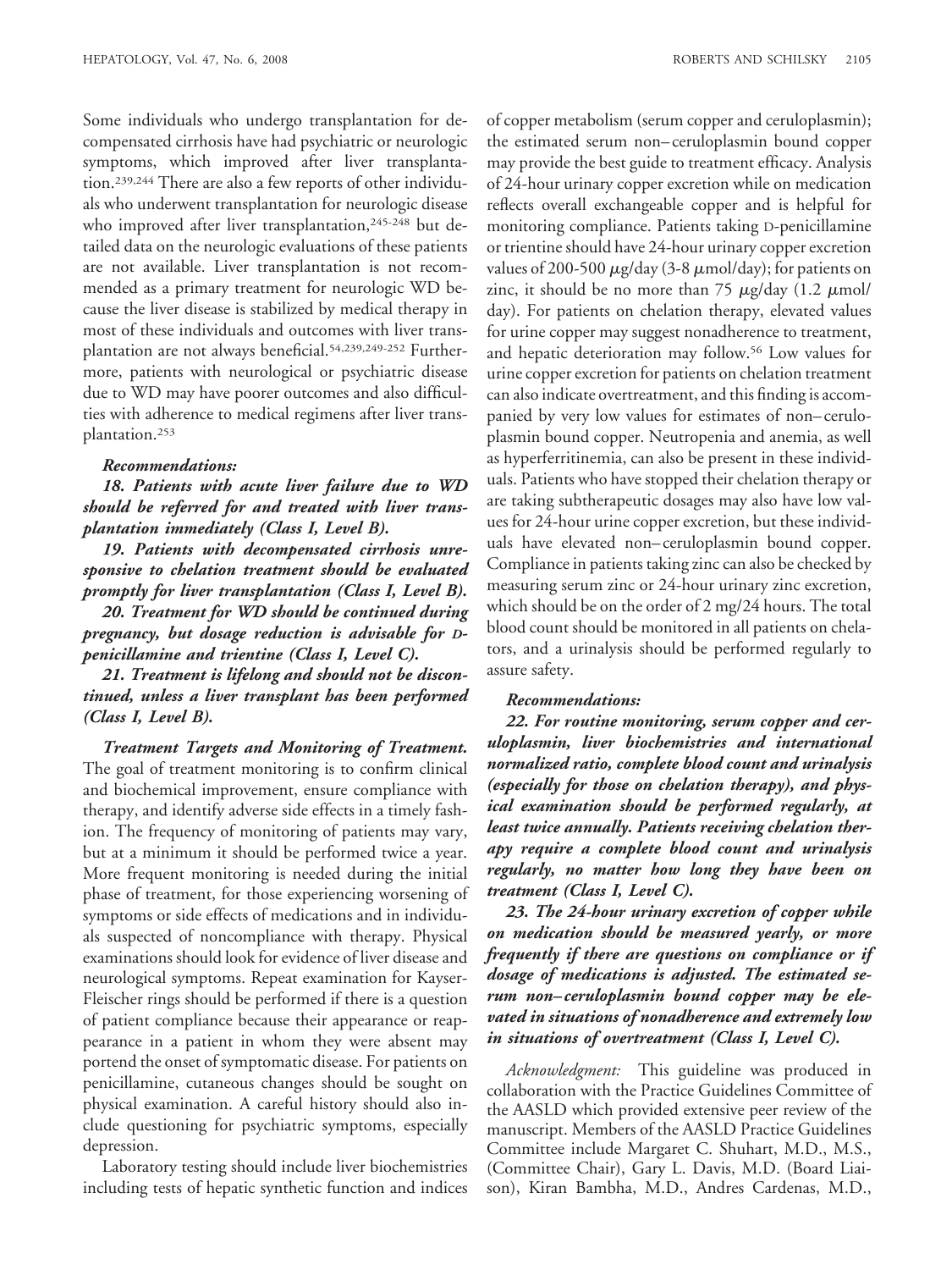MMSc, Timothy J. Davern, M.D., Christopher P. Day, M.D., Ph.D., Steven-Huy B. Han, M.D., Charles D. Howell, M.D., Lawrence U. Liu, M.D., Paul Martin, M.D., Nancy Reau, M.D., Bruce A. Runyon, M.D., Jayant A. Talwalkar, M.D., M.P.H., John B. Wong, M.D., and Colina Yim, RN, M.N.

## **References**

- 1. Eddy DM. A Manual for Assessing Health Practices and Designing Practice Guidelines. Philadelphia, PA: American College of Physicians; 1996.
- 2. American Gastroenterological Association policy statement on the use of medical practice guidelines by managed care organizations and insurance carriers. Gastroenterology 1995;108:925-926.
- 3. Methodology Manual for ACC/AHA Guideline Writing Committees (April 2006). Available at: http://www.americanheart.org/presenter. jhtml?identifier\_3039683. Accessed July 2007.
- 4. Shiffman RN, Shekelle P, Overhage JM, Slutsky J, Grimshaw J, Deshpande AM. Standardized reporting of clinical practice guidelines: a proposal from the Conference on Guideline Standardization. Ann Intern Med 2003;139:493-498.
- 5. Wilson SAK. Progressive lenticular degeneration: a familial nervous disease associated with cirrhosis of the liver. Brain 1912;34:295-507.
- 6. Bearn AG. A genetical analysis of thirty families with Wilson's disease (hepatolenticular degeneration). Ann Hum Genet 1960;24:33-43.
- 7. Walshe JM. History of Wilson's disease: 1912 to 2000. Mov Disord 2006;21:142-147.
- 8. Bull PC, Thomas GR, Rommens JM, Forbes JR, Cox DW. The Wilson disease gene is a putative copper transporting P-type ATPase similar to the Menkes gene. Nat Genet 1993;5:327-337.
- 9. Tanzi RE, Petrukhin K, Chernov I, Pellequer JL, Wasco W, Ross B, et al. The Wilson disease gene is a copper transporting ATPase with homology to the Menkes disease gene. Nat Genet 1993;5:344-350.
- 10. Yamaguchi Y, Heiny ME, Gitlin JD. Isolation and characterization of a human liver cDNA as a candidate gene for Wilson disease. Biochem Biophys Res Commun 1993;197:271-277.
- 11. Holtzman NA, Gaumnitz BM. Studies on the rate of release and turnover of ceruloplasmin and apoceruloplasmin in rat plasma. J Biol Chem 1970; 245:2354-2358.
- 12. Frydman M. Genetic aspects of Wilson's disease. J Gastroenterol Hepatol 1990;5:483-490.
- 13. Cumings JN. The effect of BAL in hepatolenticular degeneration. Brain 1951;74:10-22.
- 14. Denny-Brown D, Porter H. The effect of BAL (2,3 dimercaptopropanol) on hepatolenticular degeneration (Wilson's disease). New Engl J Med 1951;245:917-925.
- 15. Walshe JM. Wilson's disease. New oral therapy. Lancet 1956;i:25-26.
- 16. Fleischer B. Ueber einer der "Pseudosclerose" nahestehende bisher unbekannte Krankheit (gekennzeichnet durch Tremor, psychische Stoerungen, braeunlicke Pigmentierung bestimmter Gewebe, insbesondere Such der Hornhauptperipherie, Lebercirrhose). Deutsch Z Nerven Heilk 1912;44:179-201.
- 17. Scheinberg IH, Gitlin D. Deficiency of ceruloplasmin in patients with hepatolenticular degeneration (Wilson's disease). Science 1952;116:484- 485.
- 18. Sternlieb I. Perspectives on Wilson's disease. HEPATOLOGY 1990;12: 1234-1239.
- 19. Steindl P, Ferenci P, Dienes HP, Grimm G, Pabinger I, Madl C, et al. Wilson's disease in patients presenting with liver disease: a diagnostic challenge. Gastroenterology 1997;113:212-218.
- 20. Ferenci P, Caca K, Loudianos G, Mieli-Vergani G, Tanner S, Sternlieb I, et al. Diagnosis and phenotypic classification of Wilson disease. Liver Int 2003;23:139-142.
- 21. Koppikar S, Dhawan A. Evaluation of the scoring system for the diagnosis of Wilson's disease in children. Liver Int 2005;25:680-681.
- 22. Walshe JM. The liver in Wilson's disease. In: Schiff L, Schiff ER, eds. Diseases of the Liver. 6th ed. Philadelphia, PA: J B Lippincott; 1987: 1037-1050.
- 23. Saito T. Presenting symptoms and natural history of Wilson disease. Eur J Pediatr 1987;146:261-265.
- 24. Scott J, Gollan JL, Samourian S, Sherlock S. Wilson's disease, presenting as chronic active hepatitis. Gastroenterology 1978;74:645-651.
- 25. Schilsky ML, Scheinberg IH, Sternlieb I. Prognosis of Wilsonian chronic active hepatitis. Gastroenterology 1991;100:762-767.
- 26. Milkiewicz P, Saksena S, Hubscher SG, Elias E. Wilson's disease with superimposed autoimmune features: report of two cases and review. J Gastroenterol Hepatol 2000;15:570-574.
- 27. Azizi E, Eshel G, Aladjem M. Hypercalciuria and nephrolithiasis as a presenting sign in Wilson disease. Eur J Pediatr 1989;148:548-549.
- 28. Nakada SY, Brown MR, Rabinowitz R. Wilson's disease presenting as symptomatic urolithiasis: a case report and review of the literature. J Urol 1994;152:978-979.
- 29. Chu CC, Huang CC, Chu NS. Recurrent hypokalemic muscle weakness as an initial manifestation of Wilson's disease. Nephron 1996;73:477- 479.
- 30. Golding DN, Walshe JM. Arthropathy of Wilson's disease. Study of clinical and radiological features in 32 patients. Ann Rheum Dis 1977; 36:99-111.
- 31. Factor SM, Cho S, Sternlieb I, Scheinberg IH, Goldfischer S. The cardiomyopathy of Wilson's disease. Myocardial alterations in nine cases. Virchows Arch Pathol Anat 1982;397:301-311.
- 32. Kuan P. Cardiac Wilson's disease. Chest 1987;91:579-583.
- 33. Hlubocka Z, Maracek Z, Linhart A, Kejrova E, Pospisilova L, Martasek P, et al. Cardiac involvement in Wilson disease. J Inherit Metab Dis 2002;25:269-277.
- 34. Weizman Z, Picard E, Barki Y, Moses S. Wilson's disease associated with pancreatitis. J Pediatr Gastroenterol Nutr 1988;7:931-933.
- 35. Carpenter TO, Carnes DL Jr, Anast CS. Hypoparathyroidism in Wilson's disease. N Engl J Med 1983;309:873-877.
- 36. Walshe JM. Pregnancy in Wilson's disease. Q J Med 1977;46:73-83.
- 37. Klee JG. Undiagnosed Wilson's disease as cause of unexplained miscarriage. Lancet 1979;2:423.
- 38. Kaushansky A, Frydman M, Kaufman H, Homburg R. Endocrine studies of the ovulatory disturbances in Wilson's disease (hepatolenticular degeneration). Fertil Steril 1987;47:270-273.
- 39. Tarnacka B, Rodo M, Cichy S, Czlonkowska A. Procreation ability in Wilson's disease. Acta Neurol Scand 2000;101:395-398.
- 40. Iorio R, D'Ambrosi M, Mazzarella G, Varrella F, Vecchione R, Vegnente A. Early occurrence of hypertransaminasemia in a 13-month-old child with Wilson disease. J Pediatr Gastroenterol Nutr 2003;36:637-638.
- 41. Beyersdorff A, Findeisen A. Morbus Wilson: Case report of a two-yearold child as first manifestation. Scand J Gastroenterol 2006;41:496-497.
- 42. Mak CM, Tam S, Fan ST, Liu CL, Lam CW. Wilson's disease: a patient undiagnosed for 18 years. Hong Kong Med J 2006;12:154-158.
- 43. Lo Curto AG, Marchi A, Grasso M, Arbustini E, Loudianos G, Brega A. Early diagnosis of Wilson Disease in a six-year-old child. J Pediatr 2006; 148:141.
- 44. Caprai S, Loudianos G, Massei F, Gori L, Lovicu M, Maggiore G. Direct diagnosis of Wilson disease by molecular genetics. J Pediatr 2006;148: 138-140.
- 45. Wilson DC, Phillips MJ, Cox DW, Roberts EA. Severe hepatic Wilson's disease in preschool-aged children. J Pediatr 2000;137:719-722.
- 46. Kalach N, Seidman EG, Morin C, Rasquin-Weber A, O'Regan S, Laberge JM, et al. Acute liver failure from Wilson's disease in a five year-old child. Can J Gastroenterol 1993;7:610-612.
- 47. Ala A, Borjigin J, Rochwarger A, Schilsky M. Wilson disease in septuagenarian siblings: Raising the bar for diagnosis. HEPATOLOGY 2005;41: 668-670.
- 48. Perri RE, Hahn SH, Ferber MJ, Kamath PS. Wilson Disease–keeping the bar for diagnosis raised. HEPATOLOGY 2005;42:974.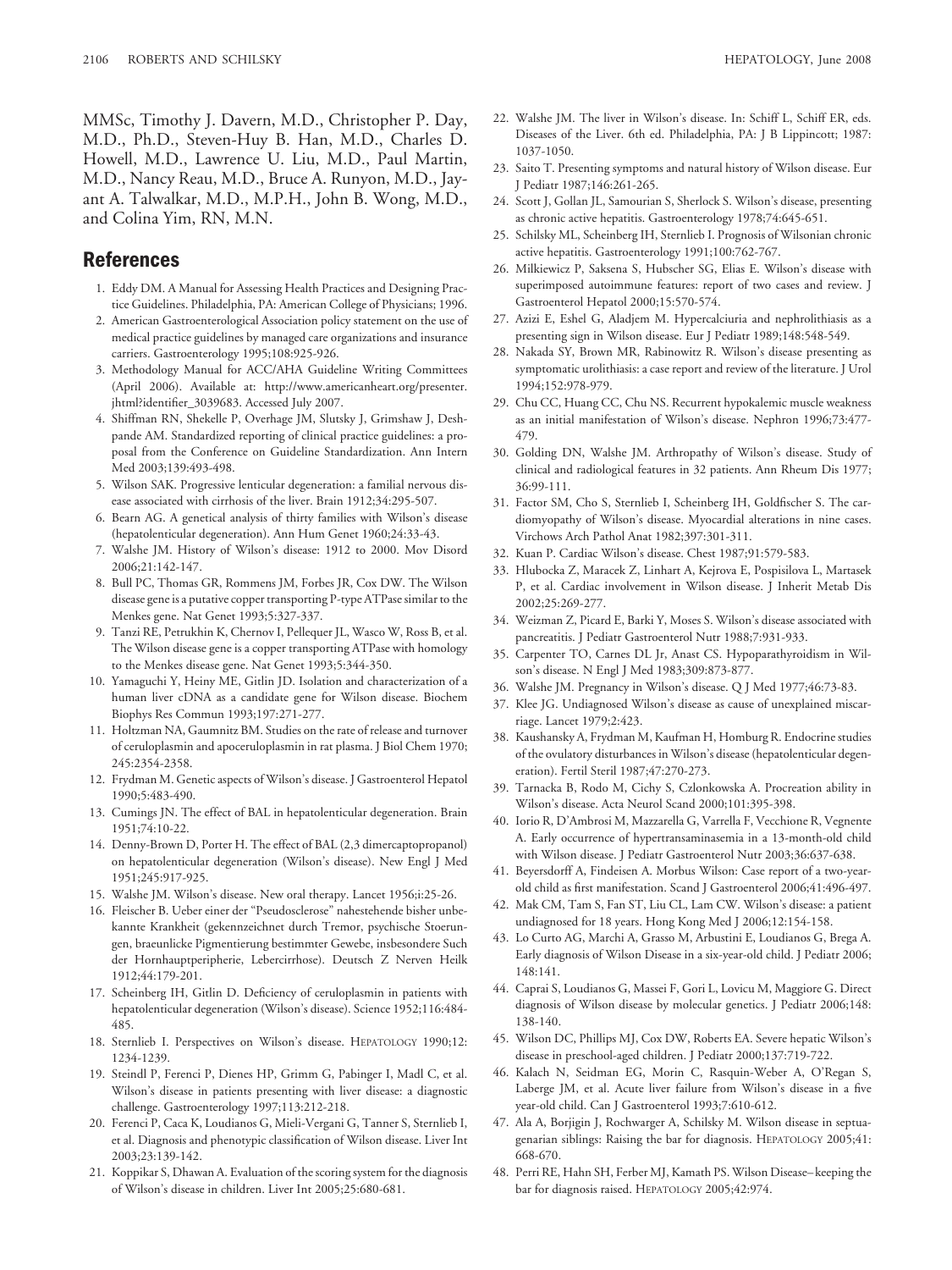- 49. Fleming CR, Dickson ER, Wahner HW, Hollenhorst RW, McCall JT. Pigmented corneal rings in non-Wilsonian liver disease. Ann Intern Med 1977;86:285-288.
- 50. Frommer D, Morris J, Sherlock S, Abrams J, Newman S. Kayser-Fleischer-like rings in patients without Wilson's disease. Gastroenterology 1977;72:1331-1335.
- 51. Tauber J, Steinert RF. Pseudo-Kayser-Fleischer ring of the cornea associated with non-Wilsonian liver disease. A case report and literature review. Cornea 1993;12:74-77.
- 52. Dunn LL, Annable WL, Kliegman RM. Pigmented corneal rings in neonates with liver disease. J Pediatr 1987;110:771-776.
- 53. Gow PJ, Smallwood RA, Angus PW, Smith AL, Wall AJ, Sewell RB. Diagnosis of Wilson's disease: an experience over three decades. Gut 2000;46:415-419.
- 54. Emre S, Atillasoy EO, Ozdemir S, Schilsky M, Rathna Varma CV, Thung SN, et al. Orthotopic liver transplantation for Wilson's disease: a single-center experience. Transplantation 2001;72:1232-1236.
- 55. Medici V, Trevisan CP, D'Inca R, Barollo M, Zancan L, Fagiuoli S, et al. Diagnosis and management of Wilson's disease: results of a single center experience. J Clin Gastroenterol 2006;40:936-941.
- 56. Merle U, Schaefer M, Ferenci P, Stremmel W. Clinical presentation, diagnosis and long-term outcome of Wilson's disease: a cohort study. Gut 2007;56:115-120.
- 57. Martins da Costa C, Baldwin D, Portmann B, Lolin Y, Mowat AP, Mieli-Vergani G. Value of urinary copper excretion after penicillamine challenge in the diagnosis of Wilson's disease. HEPATOLOGY 1992;15: 609-615.
- 58. Giacchino R, Marazzi MG, Barabino A, Fasce L, Ciravegna B, Famularo L, et al. Syndromic variability of Wilson's disease in children. Clinical study of 44 cases. Ital J Gastroenterol Hepatol 1997;29:155-161.
- 59. Sanchez-Albisua I, Garde T, Hierro L, Camarena C, Frauca E, de la Vega A, et al. A high index of suspicion: the key to an early diagnosis of Wilson's disease in childhood. J Pediatr Gastroenterol Nutr 1999;28: 186-190.
- 60. Demirkiran M, Jankovic J, Lewis RA, Cox DW. Neurologic presentation of Wilson disease without Kayser-Fleischer rings. Neurology 1996;46: 1040-1043.
- 61. Cairns JE, Williams HP, Walshe JM. "Sunflower cataract" in Wilson's disease. Br Med J 1969;3:95-96.
- 62. Schilsky ML, Scheinberg IH, Sternlieb I. Liver transplantation for Wilson's disease: indications and outcome. HEPATOLOGY 1994;19:583-587.
- 63. Esmaeli B, Burnstine MA, Martonyi CL, Sugar A, Johnson V, Brewer GJ. Regression of Kayser-Fleischer rings during oral zinc therapy: correlation with systemic manifestations of Wilson's disease. Cornea 1996;15:582- 588.
- 64. Shiva S, Wang X, Ringwood LA, Xu X, Yuditskaya S, Annavajjhala V, et al. Ceruloplasmin is a NO oxidase and nitrite synthase that determines endocrine NO homeostasis. Nat Chem Biol 2006;2:486-493.
- 65. Morell AG, Windsor J, Sternlieb I, Scheinberg IH. Measurement of the concentration of ceruloplasmin by determination of its oxidase activity. In: Sunderman SW, Sunderman SW Jr, eds. Laboratory Diagnosis of Liver Diseases. St. Louis, MO: Warren H. Green; 1968:193-195.
- 66. Schosinsky KH, Lehmann HP, Beeler MS. Measurement of ceruloplasmin from its oxidase activity in serum by use of *o*-dianisidine dihydrochloride. Clin Chem 1974;20:1556-1563.
- 67. Gnanou JV, Thykadavil VG, Thuppil V. Pros and cons of immunochemical and enzymatic method in the diagnosis of Wilson's disease. Indian J Med Sci 2006;60:371-375.
- 68. Walshe JM. Diagnostic significance of reduced serum caeruloplasmin concentration in neurological disease. Mov Disord 2005;20:1658-1661.
- 69. Fuhrman MP, Herrmann V, Masidonski P, Eby C. Pancytopenia after removal of copper from total parenteral nutrition. J Parenter Enteral Nutr 2001;24:361-366.
- 70. Menkes JH. Menkes disease and Wilson disease: two sides of the same copper coin. Part I: Menkes disease. Eur J Paediatr Neurol 1999;3:147- 158.
- 71. Edwards CQ, Williams DM, Cartwright GE. Hereditary hypoceruloplasminemia. Clin Genet 1979;15:311-316.
- 72. Xu X, Pin S, Gathinji M, Fuchs R, Harris ZL. Aceruloplasminemia: an inherited neurodegenerative disease with impairment of iron homeostasis. Ann N Y Acad Sci 2004;1012:299-305.
- 73. Cauza E, Maier-Dobersberger T, Polli C, Kaserer K, Kramer L, Ferenci P. Screening for Wilson's disease in patients with liver diseases by serum ceruloplasmin. J Hepatol 1997;27:358-362.
- 74. Perman JA, Werlin SL, Grand RJ, Watkins JB. Laboratory measures of copper metabolism in the differentiation of chronic active hepatitis and Wilson disease in children. J Pediatr 1979;94:564-568.
- 75. Scheinberg IH, Sternlieb I. Wilson's Disease. Philadelphia, PA: W B Saunders; 1984.
- 76. Walshe JM. Wilson's disease presenting with features of hepatic dysfunction: a clinical analysis of eighty-seven patients. Q J Med 1989;70:253- 263.
- 77. Lau JY, Lai CL, Wu PC, Pan HY, Lin HJ, Todd D. Wilson's disease: 35 years' experience. Q J Med 1990;75:597-605.
- 78. Roberts EA, Cox DW. Wilson disease. Baillières Clin Gastroenterol 1998;12:237-256.
- 79. Gaffney D, Fell GS, O'Reilly DS. ACP Best Practice No 163. Wilson's disease: acute and presymptomatic laboratory diagnosis and monitoring. J Clin Pathol 2000;53:807-812.
- 80. Tu JB, Blackwell RQ. Studies on levels of penicillamine-induced cupriuresis in heterozygotes of Wilson's disease. Metabolism 1967;16:507- 513.
- 81. Gross JB Jr, Ludwig J, Wiesner RH, McCall JT, LaRusso NF. Abnormalities in tests of copper metabolism in primary sclerosing cholangitis. Gastroenterology 1985;89:272-278.
- 82. Garcia-Villarreal L, Daniels S, Shaw SH, Cotton D, Galvin M, Geskes J, et al. High prevalence of the very rare Wilson disease gene mutation Leu708Pro in the island of Gran Canaria (Canary Islands, Spain): a genetic and clinical study. HEPATOLOGY 2000;32:1329-1336.
- 83. Frommer DJ. Urinary copper excretion and hepatic copper concentrations in liver disease. Digestion 1981;21:169-178.
- 84. LaRusso NF, Summerskill WH, McCall JT. Abnormalities of chemical tests for copper metabolism in chronic active liver disease: differentiation from Wilson's disease. Gastroenterology 1976;70:653-655.
- 85. Muller T, Koppikar S, Taylor RM, Carragher F, Schlenck B, Heinz-Erian P, et al. Re-evaluation of the penicillamine challenge test in the diagnosis of Wilson's disease in children. J Hepatol 2007;47:270-276.
- 86. Dhawan A, Taylor RM, Cheeseman P, De Silva P, Katsiyiannakis L, Mieli-Vergani G. Wilson's disease in children: 37-Year experience and revised King's score for liver transplantation. Liver Transpl 2005;11:441- 448.
- 87. Roberts EA, Jimenez C, O'Connor C, Cox DW. Diagnosis and outcome of Wilson disease in a paediatric cohort [Abstract]. J Pediatr Gastroenterol Nutr 2004;39(Suppl 1):A128.
- 88. Ferenci P, Steindl-Munda P, Vogel W, Jessner W, Gschwantler M, Stauber R, et al. Diagnostic value of quantitative hepatic copper determination in patients with Wilson's Disease. Clin Gastroenterol Hepatol 2005;3:811-818.
- 89. Song YM, Chen MD. A single determination of liver copper concentration may misdiagnose Wilson's disease. Clin Biochem 2000;33:589-590.
- 90. Lyon TD, Fell GS, Gaffney D, McGaw BA, Russell RI, Park RH, et al. Use of a stable copper isotope (<sup>65</sup>Cu) in the differential diagnosis of Wilson's disease. Clin Sci (Lond) 1995;88:727-732.
- 91. Alt ER, Sternlieb I, Goldfischer S. The cytopathology of metal overload. Int Rev Exp Pathol 1990;31:165-188.
- 92. Ludwig J, Moyer TP, Rakela J. The liver biopsy diagnosis of Wilson's disease. Methods in pathology. Am J Clin Pathol 1994;102:443-446.
- 93. Langner C, Denk H. Wilson disease. Virchows Arch 2004;445:111-118.
- 94. Stromeyer FW, Ishak KG. Histology of the liver in Wilson's disease: a study of 34 cases. Am J Clin Pathol 1980;73:12-24.
- 95. Strand S, Hofmann WJ, Grambihler A, Hug H, Volkmann M, Otto G, et al. Hepatic failure and liver cell damage in acute Wilson's disease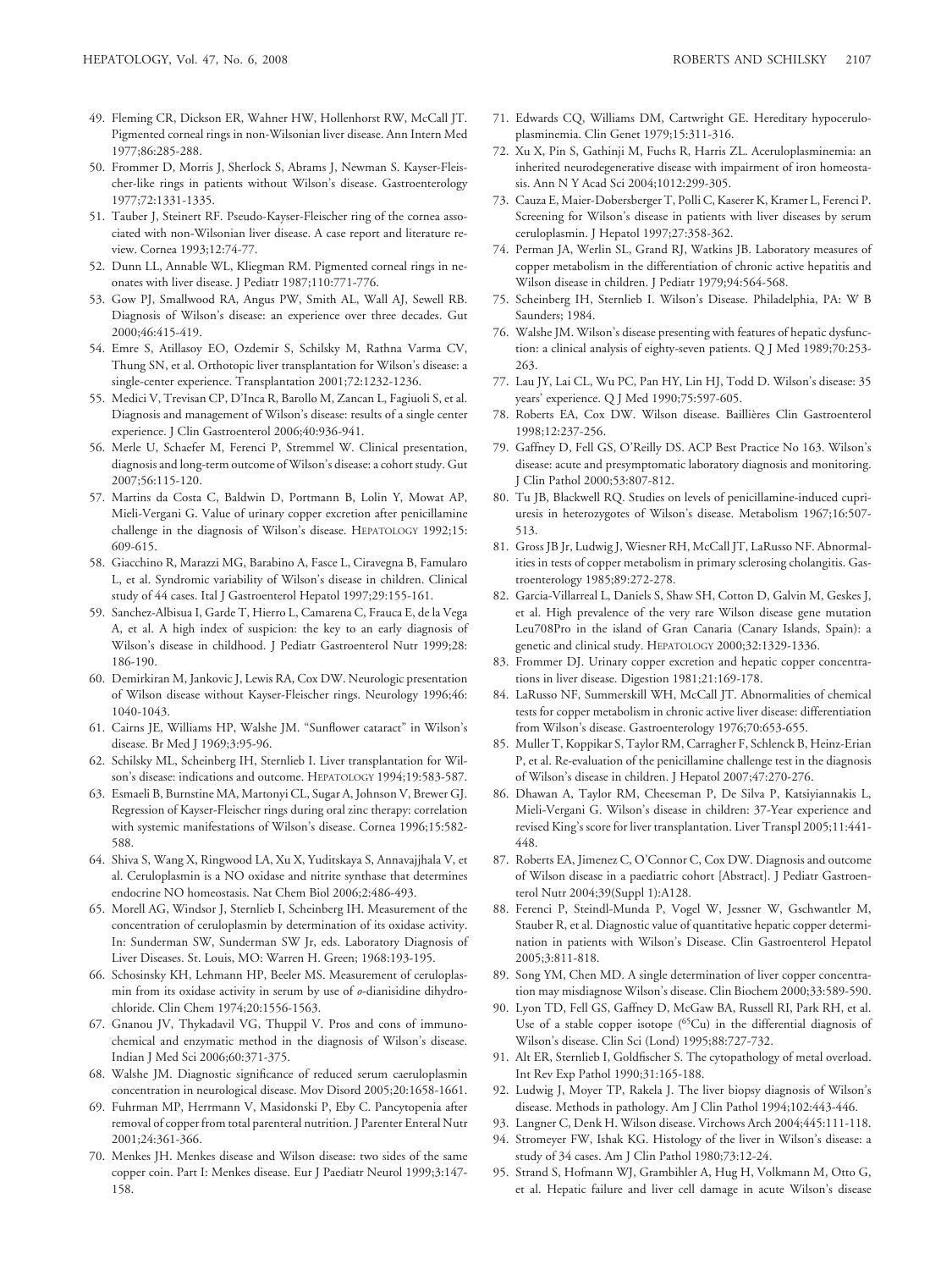involve CD95 (APO-1/Fas) mediated apoptosis. Nat Med 1998;4:588- 593.

- 96. Goldfischer S, Sternlieb I. Changes in the distribution of hepatic copper in relation to the progression of Wilson's disease (hepatolenticular degeneration). Am J Pathol 1968;53:883-901.
- 97. Geller SA, Petrovic LM, Batts KB, Ferrell LM, Cohen C, Lewin K, et al. Histopathology of end-stage Wilson disease [Abstract]. Mod Pathol 2000;13:184A.
- 98. Sternlieb I. Mitochondrial and fatty changes in hepatocytes of patients with Wilson's disease. Gastroenterology 1968;55:354-367.
- 99. Feldmann G, Groussard O, Fauvert R. L'ultrastructure hépatique au cours de la maladie de Wilson [Hepatic ultrastructure in Wilson's disease]. Biol Gastroenterol 1969;2:137-160.
- 100. Sternlieb I. Fraternal concordance of types of abnormal hepatocellular mitochondria in Wilson's disease. HEPATOLOGY 1992;16:728-732.
- 101. Phillips MJ, Poucell S, Patterson J, Valencia P. The Liver. An Atlas and Text of Ultrastructural Pathology. New York, NY: Raven Press; 1987.
- 102. Sternlieb I, Feldmann G. Effects of anticopper therapy on hepatocellular mitochondria in patients with Wilson's disease: an ultrastructural and stereological study. Gastroenterology 1976;71:457-461.
- 103. Walshe JM, Waldenstrom E, Sams V, Nordlinder H, Westermark K. Abdominal malignancies in patients with Wilson's disease. Q J Med 2003;96:657-662.
- 104. Iwadate H, Ohira H, Suzuki T, Abe K, Yokokawa J, Takiguchi J, et al. Hepatocellular carcinoma associated with Wilson's disease. Intern Med 2004;43:1042-1045.
- 105. Kumagi T, Horiike N, Michitaka K, Hasebe A, Kawai K, Tokumoto Y, et al. Recent clinical features of Wilson's disease with hepatic presentation. J Gastroenterol 2004;39:1165-1169.
- 106. Kumagi T, Horiike N, Abe M, Kurose K, Iuchi H, Masumoto T, et al. Small hepatocellular carcinoma associated with Wilson's disease. Intern Med 2005;44:439-443.
- 107. Savas N, Canan O, Ozcay F, Bilezikci B, Karakayali H, Yilmaz U, et al. Hepatocellular carcinoma in Wilson's disease: a rare association in childhood. Pediatr Transplant 2006;10:639-643.
- 108. Xu R, Bu-Ghanim M, Fiel MI, Schiano T, Cohen E, Thung SN. Hepatocellular carcinoma associated with an atypical presentation of Wilson's disease. Semin Liver Dis 2007;27:122-127.
- 109. Jung KH, Ahn TB, Jeon BS. Wilson disease with an initial manifestation of polyneuropathy. Arch Neurol 2005;62:1628-1631.
- 110. Bhattacharya K, Velickovic M, Schilsky M, Kaufmann H. Autonomic cardiovascular reflexes in Wilson's disease. Clin Auton Res 2002;12:190-192.
- 111. Aisen AM, Martel W, Gabrielsen TO, Glazer GM, Brewer G, Young AB, et al. Wilson disease of the brain: MR imaging. Radiology 1985;157:137-141.
- 112. van Wassenaer-van Hall HN, van den Heuvel AG, Algra A, Hoogenraad TU, Mali WP. Wilson disease: findings at MR imaging and CT of the brain with clinical correlation. Radiology 1996;198:531-536.
- 113. Brewer GJ, Dick RD, Johnson V, Wang Y, Yuzbasiyan-Gurkan V, Kluin K, et al. Treatment of Wilson's disease with ammonium tetrathiomolybdate. I. Initial therapy in 17 neurologically affected patients. Arch Neurol 1994;51:545-554.
- 114. Brewer GJ, Dick RD, Johnson VD, Brunberg JA, Kluin KJ, Fink JK. Treatment of Wilson's disease with zinc: XV Long-term follow-up studies. J Lab Clin Med 1998;132:264-278.
- 115. Thomas GR, Roberts EA, Walshe JM, Cox DW. Haplotypes and mutations in Wilson disease. Am J Hum Genet 1995;56:1315-1319.
- 116. Maier-Dobersberger T, Mannhalter C, Rack S, Granditsch G, Kaserer K, Korninger L, et al. Diagnosis of Wilson's disease in an asymptomatic sibling by DNA linkage analysis. Gastroenterology 1995;109:2015-2018.
- 117. Vidaud D, Assouline B, Lecoz P, Cadranel JF, Chappuis P. Misdiagnosis revealed by genetic linkage analysis in a family with Wilson disease. Neurology 1996;46:1485-1486.
- 118. Shah AB, Chernov I, Zhang HT, Ross BM, Das K, Lutsenko S, et al. Identification and analysis of mutations in the Wilson disease gene (ATP7B): population frequencies, genotype-phenotype correlation, and functional analyses. Am J Hum Genet 1997;61:317-328.
- 119. Cossu P, Pirastu M, Nucaro A, Figus A, Balestrieri A, Borrone C, et al. Prenatal diagnosis of Wilson's disease by analysis of DNA polymorphism. N Engl J Med 1992;327:57.
- 120. Loudianos G, Figus AL, Loi A, Angius A, Dessi V, Deiana M, et al. Improvement of prenatal diagnosis of Wilson disease using microsatellite markers. Prenat Diagn 1994;14:999-1002.
- 121. Yamaguchi Y, Aoki T, Arashima S, Ooura T, Takada G, Kitagawa T, et al. Mass screening for Wilson's disease: results and recommendations. Pediatr Int 1999;41:405-408.
- 122. Loudianos G, Dessi V, Lovicu M, Angius A, Figus A, Lilliu F, et al. Molecular characterization of wilson disease in the Sardinian population– evidence of a founder effect. Hum Mutat 1999;14:294-303.
- 123. Thomas GR, Jensson O, Gudmundsson G, Thorsteinsson L, Cox DW. Wilson disease in Iceland: a clinical and genetic study. Am J Hum Genet 1995;56:1140-1146.
- 124. Kim EK, Yoo OJ, Song KY, Yoo HW, Choi SY, Cho SW, et al. Identification of three novel mutations and a high frequency of the Arg778Leu mutation in Korean patients with Wilson disease. Hum Mutat 1998;11: 275-278.
- 125. Nanji MS, Nguyen VT, Kawasoe JH, Inui K, Endo F, Nakajima T, et al. Haplotype and mutation analysis in Japanese patients with Wilson disease. Am J Hum Genet 1997;60:1423-1429.
- 126. Wan L, Tsai CH, Tsai Y, Hsu CM, Lee CC, Tsai FJ. Mutation analysis of Taiwanese Wilson disease patients. Biochem Biophys Res Commun 2006;345:734-738.
- 127. Margarit E, Bach V, Gomez D, Bruguera M, Jara P, Queralt R, et al. Mutation analysis of Wilson disease in the Spanish population – identification of a prevalent substitution and eight novel mutations in the ATP7B gene. Clin Genet 2005;68:61-68.
- 128. Deguti MM, Genschel J, Cancado EL, Barbosa ER, Bochow B, Mucenic M, et al. Wilson disease: novel mutations in the ATP7B gene and clinical correlation in Brazilian patients. Hum Mutat 2004;23:398.
- 129. Caca K, Ferenci P, Kuhn HJ, Polli C, Willgerodt H, Kunath B, et al. High prevalence of the H1069Q mutation in East German patients with Wilson disease: rapid detection of mutations by limited sequencing and phenotype-genotype analysis. J Hepatol 2001;35:575-581.
- 130. Firneisz G, Lakatos PL, Szalay F, Polli C, Glant TT, Ferenci P. Common mutations of ATP7B in Wilson disease patients from Hungary. Am J Med Genet 2002;108:23-28.
- 131. Thomas GR, Forbes JR, Roberts EA, Walshe JM, Cox DW. The Wilson disease gene: spectrum of mutations and their consequences. Nat Genet 1995;9:210-217.
- 132. Palsson R, Jonasson JG, Kristjansson M, Bodvarsson A, Goldin RD, Cox DW, et al. Genotype-phenotype interactions in Wilson's disease: insight from an Icelandic mutation. Eur J Gastroenterol Hepatol 2001;13:433-436.
- 133. Yener S, Akarsu M, Karacanci C, Sengul B, Topalak O, Biberoglu K, et al. Wilson's disease with coexisting autoimmune hepatitis. J Gastroenterol Hepatol 2004;19:114-116.
- 134. Roche-Sicot J, Benhamou JP. Acute intravascular hemolysis and acute liver failure associated as a first manifestation of Wilson's disease. Ann Intern Med 1977;86:301-303.
- 135. Hamlyn AN, Gollan JL, Douglas AP, Sherlock S. Fulminant Wilson's disease with haemolysis and renal failure: copper studies and assessment of dialysis regimens. Br Med J 1977;2:660-662.
- 136. McCullough AJ, Fleming CR, Thistle JL, Baldus WP, Ludwig J, McCall JT, et al. Diagnosis of Wilson's disease presenting as fulminant hepatic failure. Gastroenterology 1983;84:161-167.
- 137. Rector WG Jr, Uchida T, Kanel GC, Redeker AG, Reynolds TB. Fulminant hepatic and renal failure complicating Wilson's disease. Liver 1984; 4:341-347.
- 138. Enomoto K, Ishibashi H, Irie K, Okumura Y, Nomura H, Fukushima M, et al. Fulminant hepatic failure without evidence of cirrhosis in a case of Wilson's disease. Jpn J Med 1989;28:80-84.
- 139. Ferlan-Marolt V, Stepec S. Fulminant Wilsonian hepatitis unmasked by disease progression: report of a case and review of the literature. Dig Dis Sci 1999;44:1054-1058.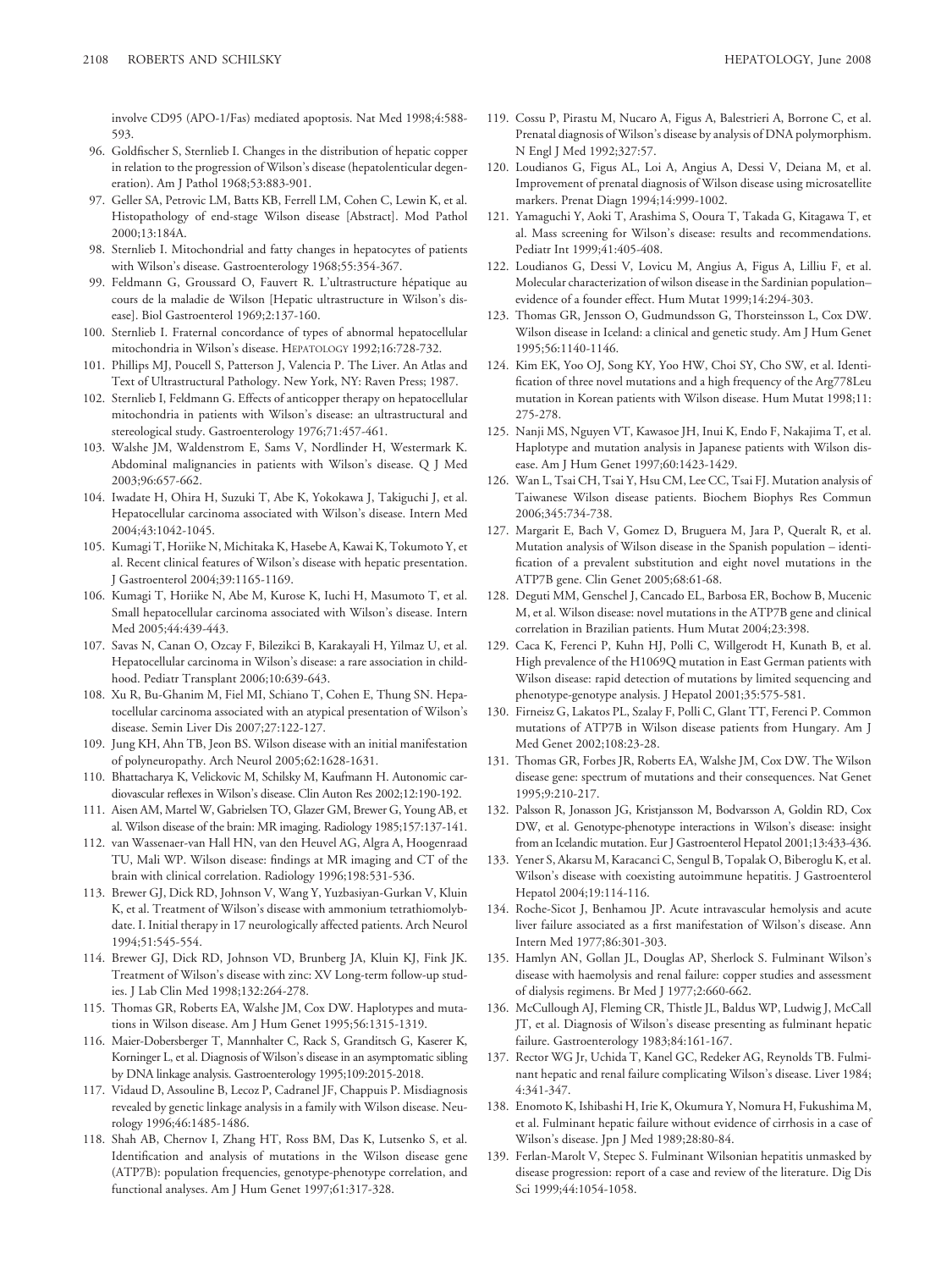- 140. Sallie R, Katsiyiannakis L, Baldwin D, Davies S, O'Grady J, Mowat A, et al. Failure of simple biochemical indexes to reliably differentiate fulminant Wilson's disease from other causes of fulminant liver failure. HEPA-TOLOGY 1992;16:1206-1211.
- 141. Berman DH, Leventhal RI, Gavaler JS, Cadoff EM, Van Thiel DH. Clinical differentiation of fulminant Wilsonian hepatitis from other causes of hepatic failure. Gastroenterology 1991;100:1129-1134.
- 142. Nazer H, Ede RJ, Mowat AP, Williams R. Wilson's disease: clinical presentation and use of prognostic index. Gut 1986;27:1377-1381.
- 143. Zandman-Goddard G, Weiss P, Avidan B, Bar-Meir S, Shoenfeld Y. Acute varicella infection heralding Wilsonian crisis. J Clin Gastroenterol 1994;18:265-266.
- 144. Sallie R, Chiyende J, Tan KC, Bradley D, Portmann B, Williams R, et al. Fulminant hepatic failure resulting from coexistent Wilson's disease and hepatitis E. Gut 1994;35:849-853.
- 145. Lembowicz K, Kryczka W, Walewska-Zielecka B, Kubicka J. Wilson's disease coexisting with viral hepatitis type C: a case report with histological and ultrastructural studies of the liver. Ultrastruct Pathol 1999;23: 39-44.
- 146. Owada M, Suzuki K, Fukushi M, Yamauchi K, Kitagawa T. Mass screening for Wilson's disease by measuring urinary holoceruloplasmin. J Pediatr 2002;140:614-616.
- 147. Aoki K. Newborn screening in Japan. Southeast Asian J Trop Med Public Health 2003;34(Suppl 3):80.
- 148. Kroll CA, Ferber MJ, Dawson BD, Jacobson RM, Mensink KA, Lorey F, et al. Retrospective determination of ceruloplasmin in newborn screening blood spots of patients with Wilson disease. Mol Genet Metab 2006;89: 134-138.
- 149. Sternlieb I, Scheinberg IH. Prevention of Wilson's disease in asymptomatic patients. N Engl J Med 1968;278:352-359.
- 150. Scheinberg IH, Sternlieb I, Schilsky M, Stockert RJ. Penicillamine may detoxify copper in Wilson's disease. Lancet 1987;ii:95.
- 151. Siegel RC. Collagen cross-linking effect of D-penicillamine on crosslinking in vitro. J Biol Chem 1977;252:254-259.
- 152. Lipsky PE, Ziff M. The effect of D-penicillamine on mitogen-induced human lymphocyte proliferation: synergistic inhibition by D-penicillamine and copper salts. J Immunol 1978;120:1006-1013.
- 153. Perrett D. The metabolism and pharmacology of D-penicillamine in man. J Rheumatol Suppl 1981;7:41-50.
- 154. Wiesner RH, Dickson ER, Carlson GL, McPhaul LW, Go VLW. The pharmacokinetics of D-penicillamine in man. J Rheumatol 1981;8(Suppl 7):51-55.
- 155. Bergstrom RF, Kay DR, Harkcom TM, Wagner JG. Penicillamine kinetics in normal subjects. Clin Pharmacol Ther 1981;30:404-413.
- 156. Schuna A, Osman MA, Patel RB, Welling PB, Sundstrom WR. Influence of food on the bioavailability of penicillamine. J Rheumatol 1983;10:95- 97.
- 157. Kukovetz WR, Beubler E, Kreuzig F, Moritz AJ, Nimberger G, Werner-Breitnecker L. Bioavailability and pharmacokinetics of D-penicillamine. J Rheumatol 1983;10:90-94.
- 158. Wei P, Sass-Kortsak A. Urinary excretion and renal clearance of D-penicillamine in humans and the dog. Gastroenterology 1970;58:288.
- 159. Falkmer S, Samuelson G, Sjolin S. Penicillamine-induced normalization of clinical signs, and liver morphology and histochemistry in a case of Wilson's disease. Pediatrics 1970;45:260-268.
- 160. Walshe JM. Copper chelation in patients with Wilson's disease. A comparison of penicillamine and triethylene tetramine dihydrochloride. Q J Med 1973;42:441-452.
- 161. Sass-Kortsak A. Wilson's disease. A treatable liver disease in children. Pediatr Clin North Am 1975;22:963-984.
- 162. Grand RJ, Vawter GF. Juvenile Wilson disease: histologic and functional studies during penicillamine therapy. J Pediatr 1975;87:1161-1170.
- 163. Sternlieb I. Copper and the liver. Gastroenterology 1980;78:1615-1628.
- 164. Czlonkowska A, Gajda J, Rodo M. Effects of long-term treatment in Wilson's disease with D-penicillamine and zinc sulphate. J Neurol 1996; 243:269-273.
- 165. Brewer GJ, Terry CA, Aisen AM, Hill GM. Worsening of neurologic syndrome in patients with Wilson's disease with initial penicillamine therapy. Arch Neurol 1987;44:490-493.
- 166. Walshe JM, Yealland M. Chelation treatment of neurological Wilson's disease. Q J Med 1993;86:197-204.
- 167. Scheinberg IH, Jaffe ME, Sternlieb I. The use of trientine in preventing the effects of interrupting penicillamine therapy in Wilson's disease. N Engl J Med 1987;317:209-213.
- 168. Becuwe C, Dalle S, Ronger-Savle S, Skowron F, Balme B, Kanitakis J, et al. Elastosis perforans serpiginosa associated with pseudo-pseudoxanthoma elasticum during treatment of Wilson's disease with penicillamine. Dermatology 2005;210:60-63.
- 169. Deutscher J, Kiess W, Scheerschmidt G, Willgerodt H. Potential hepatotoxicity of penicillamine treatment in three patients with Wilson's disease. J Pediatr Gastroenterol Nutr 1999;29:628.
- 170. Shiono Y, Wakusawa S, Hayashi H, Takikawa T, Yano M, Okada T, et al. Iron accumulation in the liver of male patients with Wilson disease. Am J Gastroenterol 2001;96:3147-3151.
- 171. Walshe JM. Treatment of Wilson's disease with trientine (triethylene tetramine) dihydrochloride. Lancet 1982;1:643-647.
- 172. Walshe JM. The management of pregnancy in Wilson's disease treated with trientine. Q J Med 1986;58:81-87.
- 173. Kodama H, Murata Y, Iitsuka T, Abe T. Metabolism of administered triethylene tetramine dihydrochloride in humans. Life Sci 1997;61:899- 907.
- 174. Sarkar B, Sass-Kortsak A, Clarke R, Laurie SH, Wei P. A comparative study of *in vitro* and *in vivo* interaction of D-penicillamine and triethylene-tetramine with copper. Proc R Soc Med 1977;70(Suppl 3):13-18.
- 175. Borthwick TR, Benson GD, Schugar HJ. Copper chelating agents. A comparison of cupruretic responses to various tetramines and D-penicillamine. J Lab Clin Med 1980;95:575-580.
- 176. Walshe JM. The management of Wilson's disease with trienthylene tetramine 2HC1 (Trien 2HC1). Prog Clin Biol Res 1979;34:271-280.
- 177. Saito H, Watanabe K, Sahara M, Mochizuki R, Edo K, Ohyama Y. Triethylene-tetramine (trien) therapy for Wilson's disease. Tohoku J Exp Med 1991;164:29-35.
- 178. Santos Silva EE, Sarles J, Buts JP, Sokal EM. Successful medical treatment of severely decompensated Wilson disease. J Pediatr 1996;128:285- 287.
- 179. Epstein O, Sherlock S. Triethylene tetramine dihydrochloride toxicity in primary biliary cirrhosis. Gastroenterology 1980;78:1442-1445.
- 180. Shiono Y, Hayashi H, Wakusawa S, Yano M. Ultrastructural identification of iron and copper accumulation in the liver of a male patient with Wilson disease. Med Electron Microsc 2001;34:54-60.
- 181. Hoogenraad TU, Koevoet R, de Ruyter Korver EG. Oral zinc sulphate as long-term treatment in Wilson's disease (hepatolenticular degeneration). Eur Neurol 1979;18:205-211.
- 182. Hoogenraad TU, Van Hattum J, Van den Hamer CJ. Management of Wilson's disease with zinc sulphate. Experience in a series of 27 patients. J Neurol Sci 1987;77:137-146.
- 183. Brewer GJ, Yuzbasiyan-Gurkan V, Young AB. Treatment of Wilson's disease. Semin Neurol 1987;7:209-220.
- 184. Brewer GJ, Hill GM, Prasad AS, Cossack ZT, Rabbani P. Oral zinc therapy for Wilson's disease. Ann Intern Med 1983;99:314-319.
- 185. Cousins RJ. Absorption, transport and hepatic metabolism of copper and zinc: special reference to metallothionein and ceruloplasmin. Physiol Rev 1985;65:238-309.
- 186. Hill GM, Brewer GJ, Prasad AS, Hydrick CR, Hartmann DE. Treatment of Wilson's disease with zinc. I. Oral zinc therapy regimens. HEPATOLOGY 1987;7:522-528.
- 187. Schilsky M, Blank RR, Czaja MJ, Scheinberg IH, Stockert RJ, Sternlieb I. Hepatocellular copper toxicity and its attenuation by zinc. J Clin Invest 1989;84:1562-1568.
- 188. Lang CJ, Rabas-Kolominsky P, Engelhardt A, Kobras G, Konig HJ. Fatal deterioration of Wilson's disease after institution of oral zinc therapy. Arch Neurol 1993;50:1007-1008.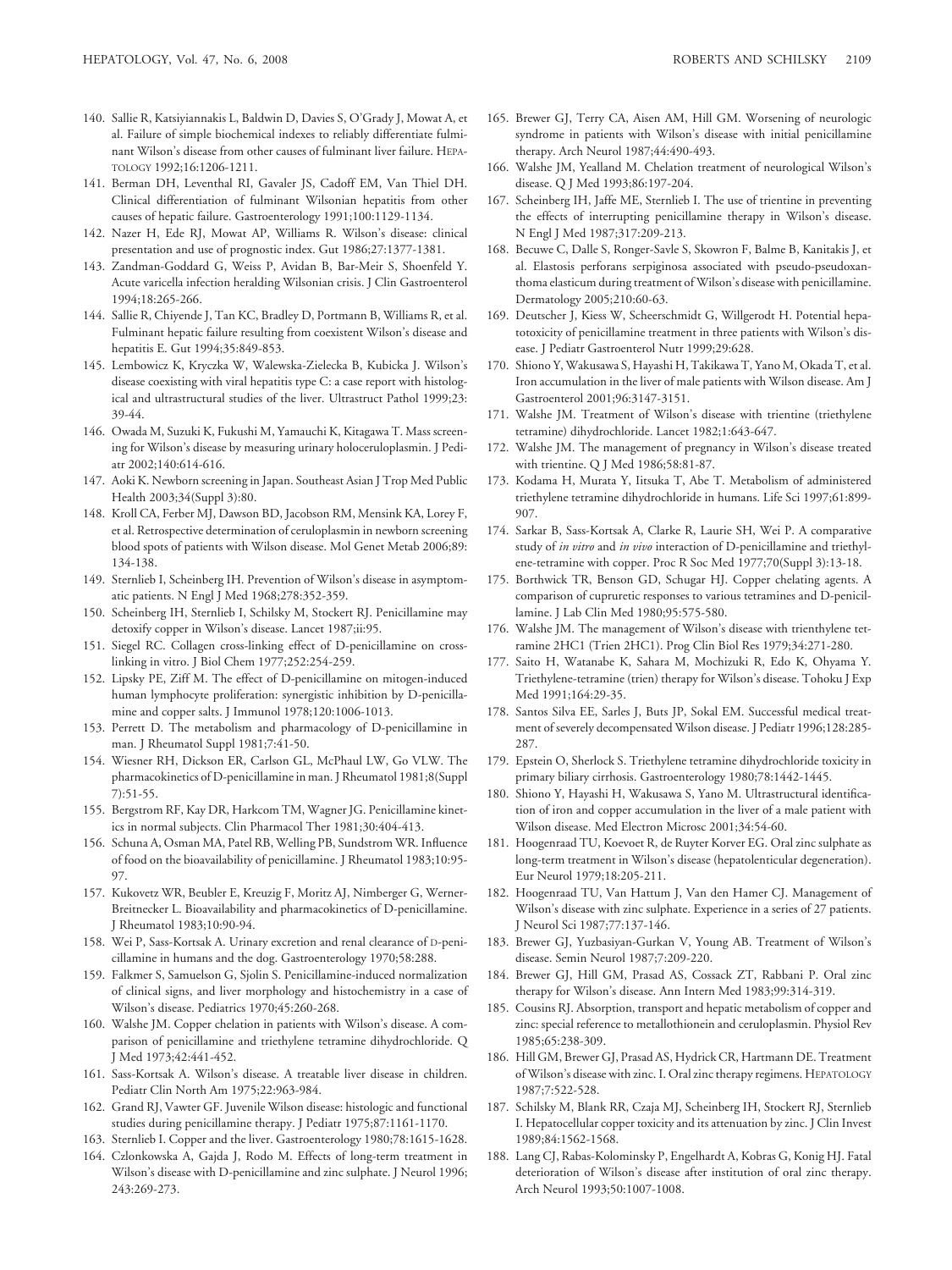- 189. Walshe JM, Munro NA. Zinc-induced deterioration in Wilson's disease aborted by treatment with penicillamine, dimercaprol, and a novel zero copper diet. Arch Neurol 1995;52:10-11.
- 190. Brewer GJ, Johnson V, Kaplan J. Treatment of Wilson's disease with zinc: XIV. Studies of the effect of zinc on lymphocyte function. J Lab Clin Med 1997;129:649-652.
- 191. Alexiou D, Hatzis T, Koutselinis A. [Maintenance treatment of Wilson's disease with oral zinc. Apropos of a child treated for 4 years]. Arch Fr Pediatr 1985;42:447-449.
- 192. Marcellini M, Di Ciommo V, Callea F, Devito R, Comparcola D, Sartorelli MR, et al. Treatment of Wilson's disease with zinc from the time of diagnosis in pediatric patients: a single-hospital, 10-year follow-up study. J Lab Clin Med 2005;145:139-143.
- 193. Lee VD, Northup PG, Berg CL. Resolution of decompensated cirrhosis from Wilson's disease with zinc monotherapy: a potential therapeutic option? Clin Gastroenterol Hepatol 2006;4:1069-1071.
- 194. Brewer GJ, Dick RD, Johnson VD, Fink JK, Kluin KJ, Daniels S. Treatment of Wilson's disease with zinc XVI: Treatment during the pediatric years. J Lab Clin Med 2001;137:191-198.
- 195. Pecoud A, Dozel F, Schelling JL. The effect of foodstuffs on the absorption of zinc sulfate. Clin Pharmacol Ther 1975;17:469.
- 196. von Herbay A, de Groot H, Hegi U, Stremmel W, Strohmeyer G, Sies H. Low vitamin E content in plasma of patients with alcoholic liver disease, hemochromatosis and Wilson's disease. J Hepatol 1994;20:41-46.
- 197. Sokol RJ, Twedt D, McKim JM Jr, Devereaux MW, Karrer FM, Kam I, et al. Oxidant injury to hepatic mitochondria in patients with Wilson's disease and Bedlington terriers with copper toxicosis. Gastroenterology 1994;107:1788-1798.
- 198. Ogihara H, Ogihara T, Miki M, Yasuda H, Mino M. Plasma copper and antioxidant status in Wilson's disease. Pediatr Res 1995;37:219-226.
- 199. Sinha S, Christopher R, Arunodaya GR, Prashanth LK, Gopinath G, Swamy HS, et al. Is low serum tocopherol in Wilson's disease a significant symptom? J Neurol Sci 2005;228:121-123.
- 200. Nagasaka H, Inoue I, Inui A, Komatsu H, Sogo T, Murayama K, et al. Relationship between oxidative stress and antioxidant systems in the liver of patients with Wilson disease: hepatic manifestation in Wilson disease as a consequence of augmented oxidative stress. Pediatr Res 2006;60:472- 477.
- 201. Brewer GJ, Yuzbasiyan-Gurkan V, Dick R, Wang Y, Johnson V. Does a vegetarian diet control Wilson's disease? J Am Coll Nutr 1993;12:527- 530.
- 202. Ogra Y, Suzuki KT. Targeting of tetrathiomolybdate on the copper accumulating in the liver of LEC rats. J Inorg Biochem 1998;70:49-55.
- 203. Brewer GJ, Hedera P, Kluin KJ, Carlson M, Askari F, Dick RB, et al. Treatment of Wilson disease with ammonium tetrathiomolybdate: III. Initial therapy in a total of 55 neurologically affected patients and follow-up with zinc therapy. Arch Neurol 2003;60:379-385.
- 204. Brewer GJ, Askari F, Lorincz MT, Carlson M, Schilsky M, Kluin KJ, et al. Treatment of Wilson disease with ammonium tetrathiomolybdate: IV. Comparison of tetrathiomolybdate and trientine in a double-blind study of treatment of the neurologic presentation of Wilson disease. Arch Neurol 2006;63:521-527.
- 205. Karunajeewa H, Wall A, Metz J, Grigg A. Cytopenias secondary to copper depletion complicating ammonium tetrathiomolybdate therapy for Wilson's disease. Aust N Z J Med 1998;28:215-216.
- 206. Medici V, Trevisan CP, Bigotto MA, D'Inca R, Martines D, Dal Pont E, et al. Adverse reaction after tetrathiomolybdate treatment for Wilson's disease: A case report. Mov Disord 2006;21:2030-2032.
- 207. Pan Q, Kleer CG, van Golen KL, Irani J, Bottema KM, Bias C, et al. Copper deficiency induced by tetrathiomolybdate suppresses tumor growth and angiogenesis. Cancer Res 2002;62:4854-4859.
- 208. Lowndes SA, Harris AL. Copper chelation as an antiangiogenic therapy. Oncol Res 2004;14:529-539.
- 209. Brewer GJ. Copper lowering therapy with tetrathiomolybdate as an antiangiogenic strategy in cancer. Curr Cancer Drug Targets 2005;5:195- 202.
- 210. Walshe JM. Diagnosis and treatment of presymptomatic Wilson's disease. Lancet 1988;2:435-437.
- 211. Brewer GJ, Yuzbasiyan-Gurkan V, Lee DY, Appelman H. Treatment of Wilson's disease with zinc. VI. Initial treatment studies. J Lab Clin Med 1989;114:633-638.
- 212. Arnon R, Calderon JF, Schilsky M, Emre S, Shneider BL. Wilson disease in children: serum aminotransferases and urinary copper on triethylene tetramine dihydrochloride (trientine) treatment. J Pediatr Gastroenterol Nutr 2007;44:596-602.
- 213. Walshe JM, Dixon AK. Dangers of non-compliance in Wilson's disease. Lancet 1986;1:845-847.
- 214. Askari FK, Greenson J, Dick RD, Johnson VD, Brewer GJ. Treatment of Wilson's disease with zinc. XVIII. Initial treatment of the hepatic decompensation presentation with trientine and zinc. J Lab Clin Med 2003; 142:385-390.
- 215. Sokol RJ, Francis PD, Gold SH, Ford DM, Lum GM, Ambruso DR. Orthotopic liver transplantation for acute fulminant Wilson disease. J Pediatr 1985;107:549-552.
- 216. Petrasek J, Jirsa M, Sperl J, Kozak L, Taimr P, Spicak J, et al. Revised King's College score for liver transplantation in adult patients with Wilson's disease. Liver Transpl 2007;13:55-61.
- 217. Jhang JS, Schilsky ML, Lefkowitch JH, Schwartz J. Therapeutic plasmapheresis as a bridge to liver transplantation in fulminant Wilson disease. J Clin Apher 2007;22:10-14.
- 218. Kiss JE, Berman D, Van Thiel D. Effective removal of copper by plasma exchange in fulminant Wilson's disease. Transfusion 1998;38:327-331.
- 219. Rakela J, Kurtz SB, McCarthy JT, Krom RA, Baldus WP, McGill DB, et al. Postdilution hemofiltration in the management of acute hepatic failure: a pilot study. Mayo Clin Proc 1988;63:113-118.
- 220. Rakela J, Kurtz SB, McCarthy JT, Ludwig J, Ascher NL, Bloomer JR, et al. Fulminant Wilson's disease treated with postdilution hemofiltration and orthotopic liver transplantation. Gastroenterology 1986;90:2004- 2007.
- 221. Sarles J, Lefevre P, Picon G. Plasma exchange for fulminant Wilson disease. Eur J Pediatr 1992;151:310.
- 222. Kreymann B, Seige M, Schweigart U, Kopp KF, Classen M. Albumin dialysis: effective removal of copper in a patient with fulminant Wilson disease and successful bridging to liver transplantation: a new possibility for the elimination of protein-bound toxins. J Hepatol 1999;31:1080- 1085.
- 223. Stange J, Mitzner SR, Risler T, Erley CM, Lauchart W, Goehl H, et al. Molecular adsorbent recycling system (MARS): clinical results of a new membrane-based blood purification system for bioartificial liver support. Artif Organs 1999;23:319-330.
- 224. Sen S, Felldin M, Steiner C, Larsson B, Gillett GT, Olausson M, et al. Albumin dialysis and Molecular Adsorbents Recirculating System (MARS) for acute Wilson's disease. Liver Transpl 2002;8:962-967.
- 225. Auth MK, Kim HS, Beste M, Bonzel KE, Baumann U, Ballauff A, et al. Removal of metabolites, cytokines and hepatic growth factors by extracorporeal liver support in children. J Pediatr Gastroenterol Nutr 2005; 40:54-59.
- 226. Shimono N, Ishibashi H, Ikematsu H, Kudo J, Shirahama M, Inaba S, et al. Fulminant hepatic failure during perinatal period in a pregnant woman with Wilson's disease. Gastroenterol Jpn 1991;26:69-73.
- 227. Morimoto I, Ninomiya H, Komatsu K, Satho M. Pregnancy and penicillamine treatment in a patient with Wilson's disease. Jpn J Med 1986; 25:59-62.
- 228. Dupont P, Irion O, Beguin F. Pregnancy in a patient with treated Wilson's disease: a case report. Am J Obstet Gynecol 1990;163:1527-1528.
- 229. Soong YK, Huang HY, Huang CC, Chu NS. Successful pregnancy after D-penicillamine therapy in a patient with Wilson's disease. J Formos Med Assoc 1991;90:693-696.
- 230. Devesa R, Alvarez A, de las Heras G, Ramon de Miguel J. Wilson's disease treated with trientine during pregnancy. J Pediatr Gastroenterol Nutr 1995;20:102-103.